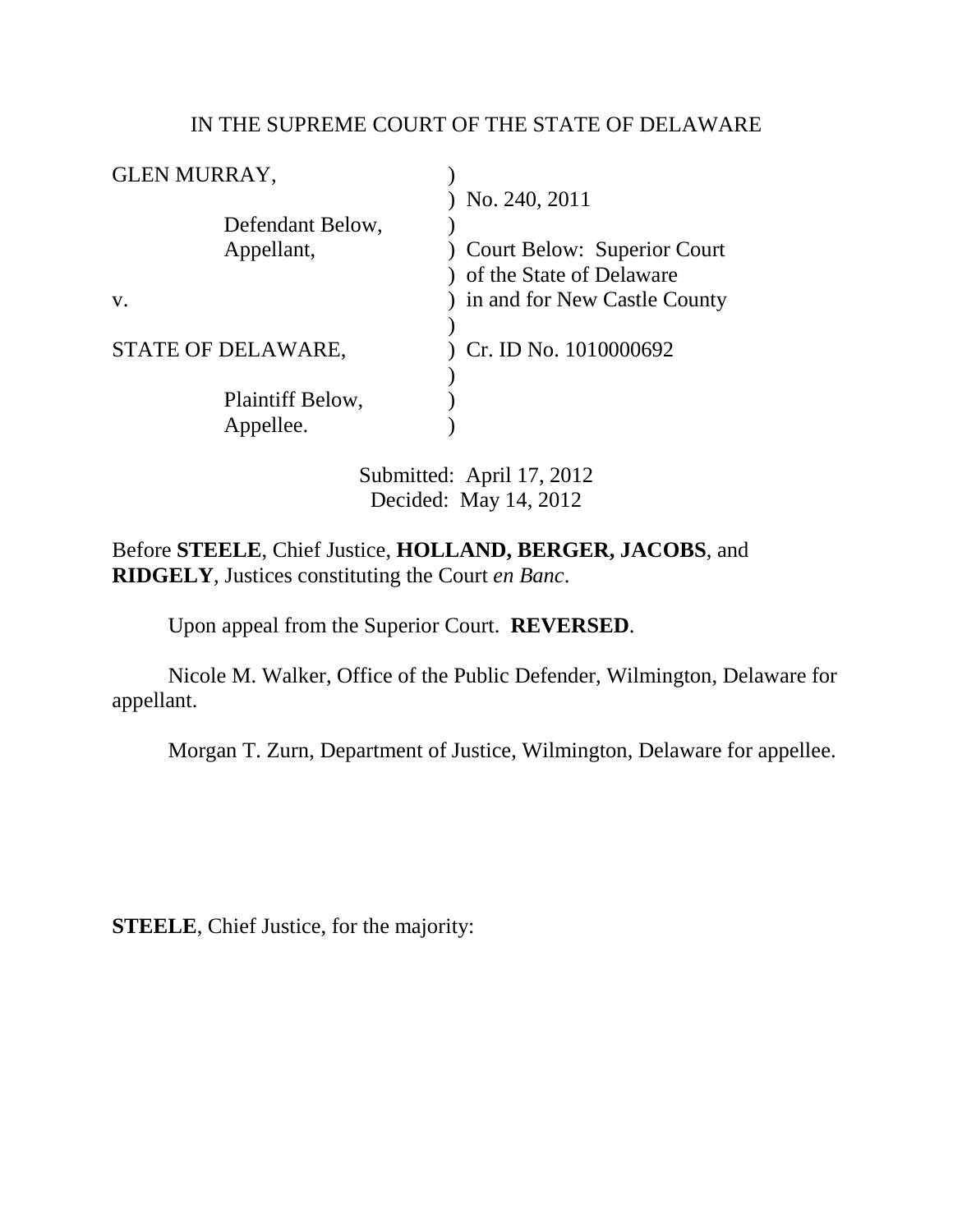Three officers completed a traffic stop along with the ancillary, permissible inquiries. Then, a probation officer continued to question one of the car's passengers, a probationer, even though the officer testified he had no reasonable suspicion of criminal activity. An officer who pulls a car over for speeding does not thereby gain free rein to ask as many questions, for as long a time, as he might wish. Further investigation requires further justification. Because the officer lacked reasonable suspicion, we reverse the trial judge's denial of a motion to suppress the drugs discovered in Murray's bag. Murray's continued detention constituted an impermissible seizure, and the questioning itself violated even the limited rights possessed by a probationer.

#### **FACTS**

 Detective Samuel Smith, driving an unmarked car, approached the intersection of 30th Street and Jefferson Street. Smith saw two men who were talking turn their heads quickly toward his car, they "became nervous," and one of them walked away and the other climbed into a car. Although Smith later testified that people in the neighborhood commonly recognized his car and called out to one another to announce the presence of a police officer, he noticed no one so call out on that day. Smith did not see any hand-to-hand transaction, nor did he see the person who entered the car carry anything. In short, Smith saw a person look at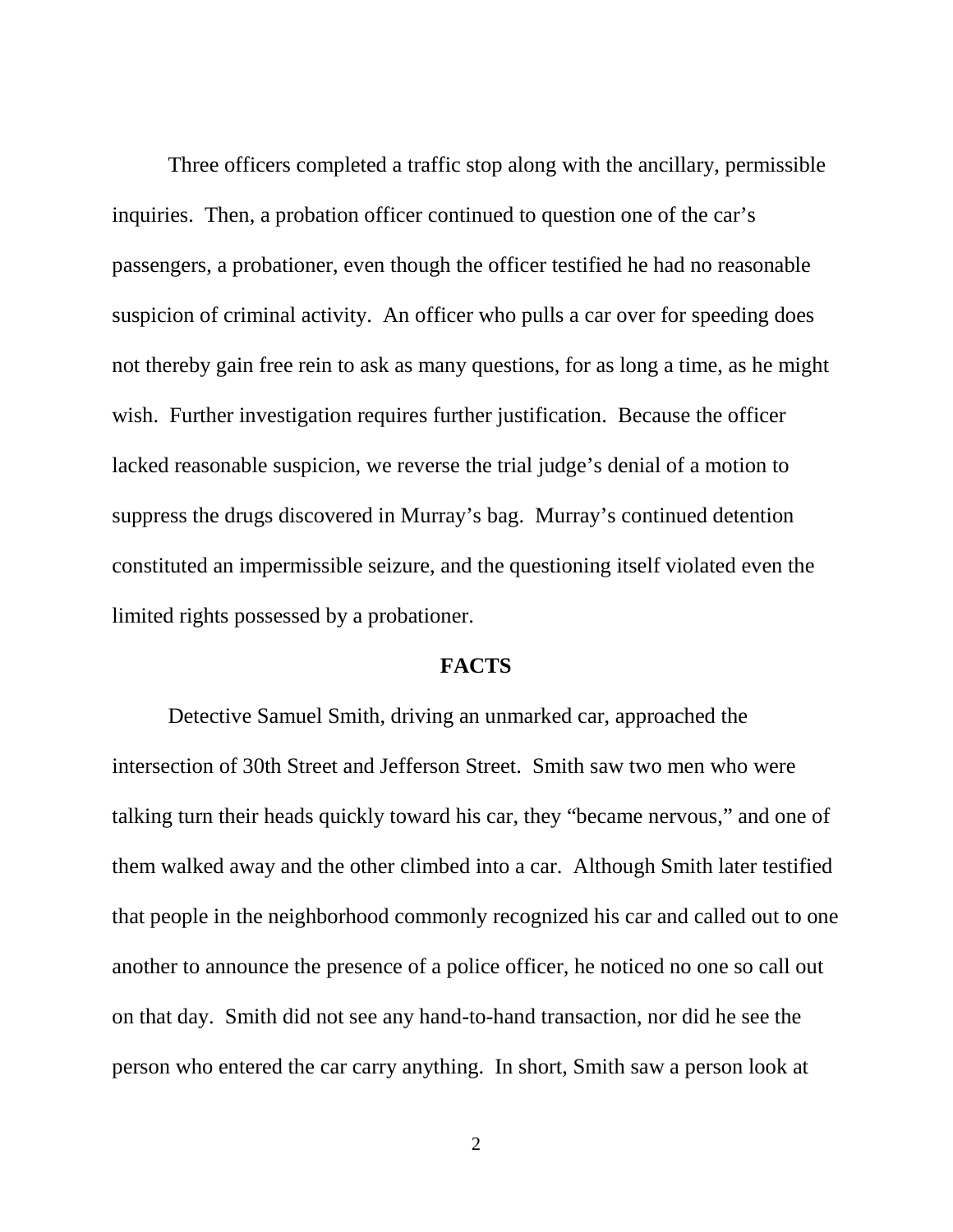him and then get in a car. Smith rounded the block, and testified that the car had sped off. Because Smith's car lacked emergency lights, he called on the radio for assistance.

 On I-95, a car driven by Wilmington Police Officer Matthew Hazzard, and also containing Probation Officer Daniel Collins, located a car resembling the one described on the radio. After following the car to verify that it was speeding, Hazzard pulled over the car. Smith soon arrived on the scene.

Smith approached the driver and obtained the identity of the driver,

Jacqueline Owens, and the backseat passenger, Kenyattia Graham. Probation

Officer Collins approached the passenger's side and obtained Glen Murray's

identification. While testifying, Smith admitted the three were, by that time,

focused on investigating drug activity:

- Q. And at that point when you compelled them to give information, you were investigating what at that time?
- A. Drug-related activity, what I believed to be drug-related activity.
- Q. You were investigating drug-related activity based solely on the fact they were in an area you knew to be a high-crime area, correct?
- A. Correct.
- Q. Despite the fact you had not seen any drug activity, correct?
- A. Correct.
- Q. You are yet still investigating drug activity?
- A.  $Yes.$ <sup>1</sup>

<sup>&</sup>lt;sup>1</sup> Violation of Probation Tr. at 22 (Del. Super. Nov. 10, 2010).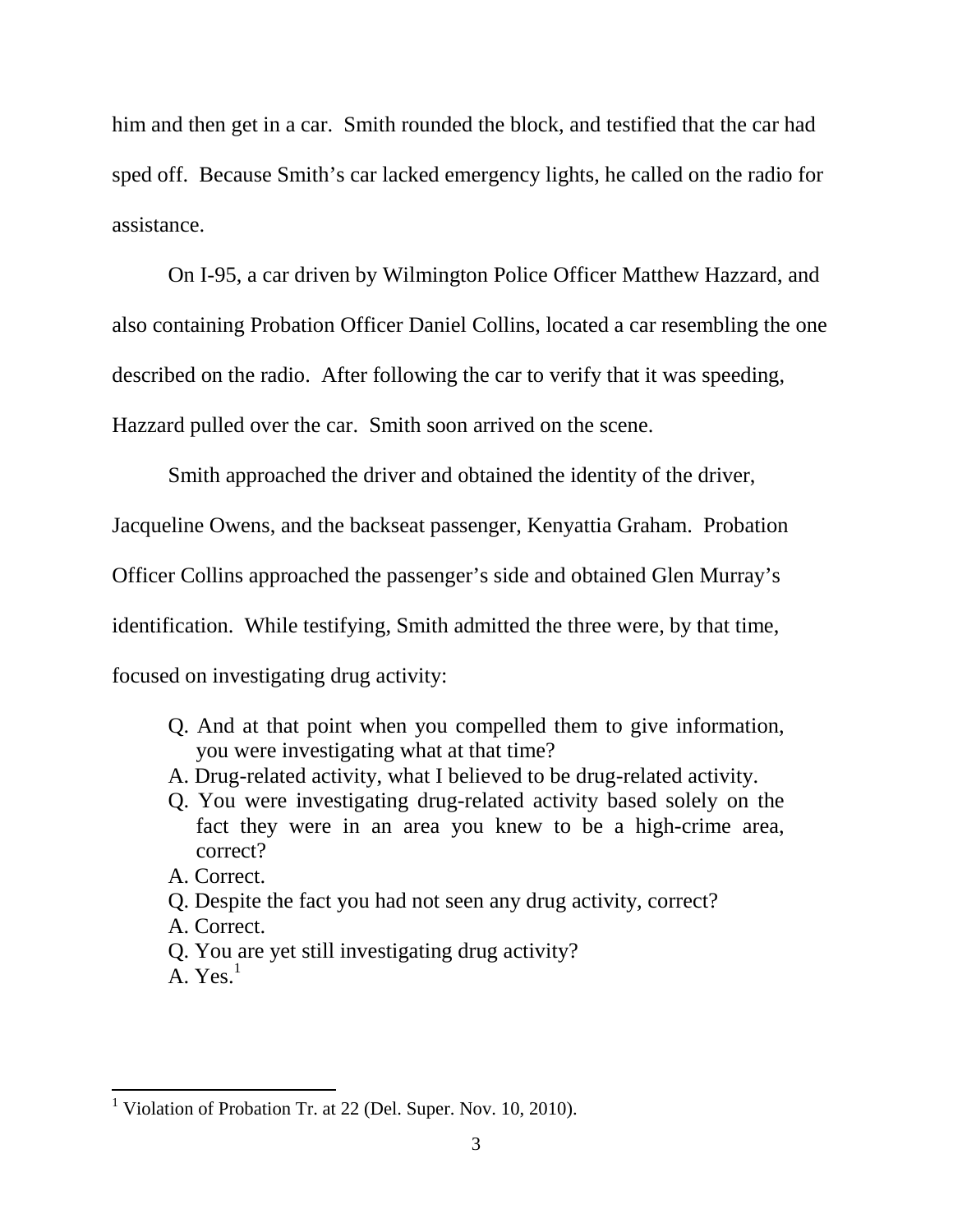This purpose does not surprise; all three officers participated in Operation Safe Streets. Collins ran the three names through DELJIS, and learned that Owens owned the car, Murray was on Level II probation, and the backseat passenger, Graham, had an outstanding capias. After the DELJIS search, the officers gave Owens a verbal reprimand instead of a ticket. Although the officers knew Graham had an outstanding capias, but they did not ask him to step out, pat him down, or arrest him. Instead, in keeping with the motivation for the stop, Collins continued looking for drugs.

Collins returned to Owens' car, and "[d]ue to the fact Mr. Murray was on Level II probation, [Collins] asked him to step out of the car so [he] could perform a pat down" to see if he had anything illegal. $^2$  Collins testified: "[Murray] was on probation. We were doing a check, basically, to see if there is anything illegal, officer safety. He was leaving a drug area. He is on probation for drugs."<sup>3</sup> But Collins admitted he had no reason to think Murray was dangerous.<sup>4</sup> Collins did not find anything during the pat down, and he did not restrain Murray or put him in

 $^{4}$  A40.

 $\overline{a}$ 

Prob. Tr. at 38.

<sup>&</sup>lt;sup>2</sup> Suppression Hearing Tr. at 39 (Del. Super. Jan. 21, 2011).

<sup>3</sup> *Id*. at 38.

Q. For officer safety would mean that he is likely to possess, maybe, a weapon or something. So you had no idea that there was any issue of officer safety when you pulled him out, would you agree with me? A. Right.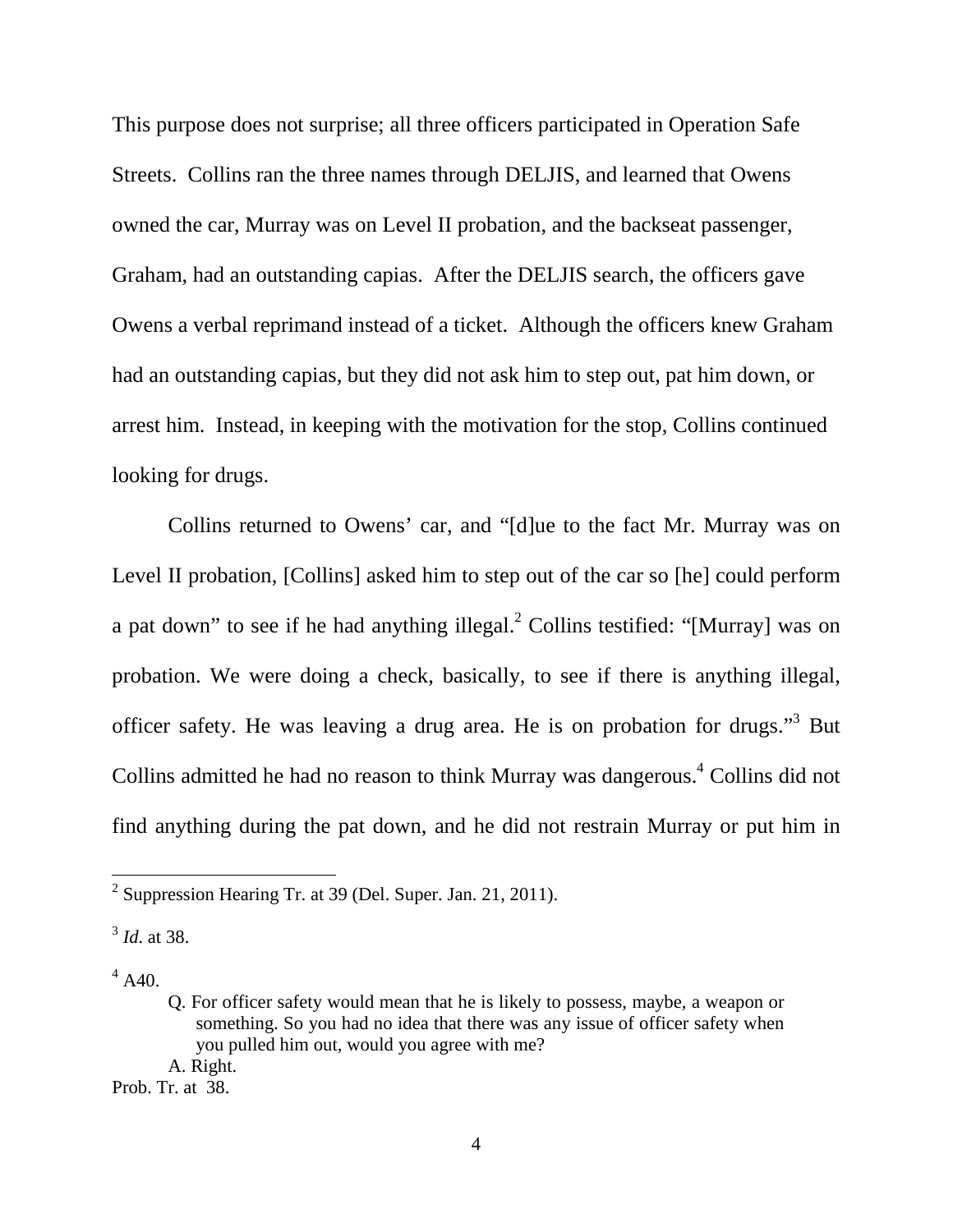handcuffs. Collins then asked Murray if a bag on the front floor of the car, on

Murray's side, belonged to him, even though Collins admitted he had no reason to

believe the car contained anything illegal:

- Q. Anything in that pat-down that led you to believe that there may be drugs in the car?
- A. No.
- Q. Anything you observed from the moment you saw them to the time in which you did the pat-down that led you to believe that there was any drug activity?
- A. No.
- Q. And after the pat-down, you still had no reason to believe there was any drug activity?
- A. Correct.
- Q. So you decided, "I'm going to continue searching?"
- A. Correct.
- Q. Searching for what?
- A. Anything illegal.

. . . .

- Q. When you asked about the bag, did you have any reason to believe that drugs would be in the bag?
- A. No.
- Q. And when you asked Ms. Owens for permission to search the bag, did you have any reason to believe that drugs would be in the bag?
- A. No.
- Q. Did you have any reason to believe that there would be illegal activity in the car when you asked to search?
- A. No. At the time, no. $5<sup>5</sup>$

# **STANDARD OF REVIEW**

We review the Superior Court's denial of a motion to suppress for abuse of

discretion, but review questions of law *de novo*. 6

<sup>&</sup>lt;sup>5</sup> Suppr. Tr. at 45-47.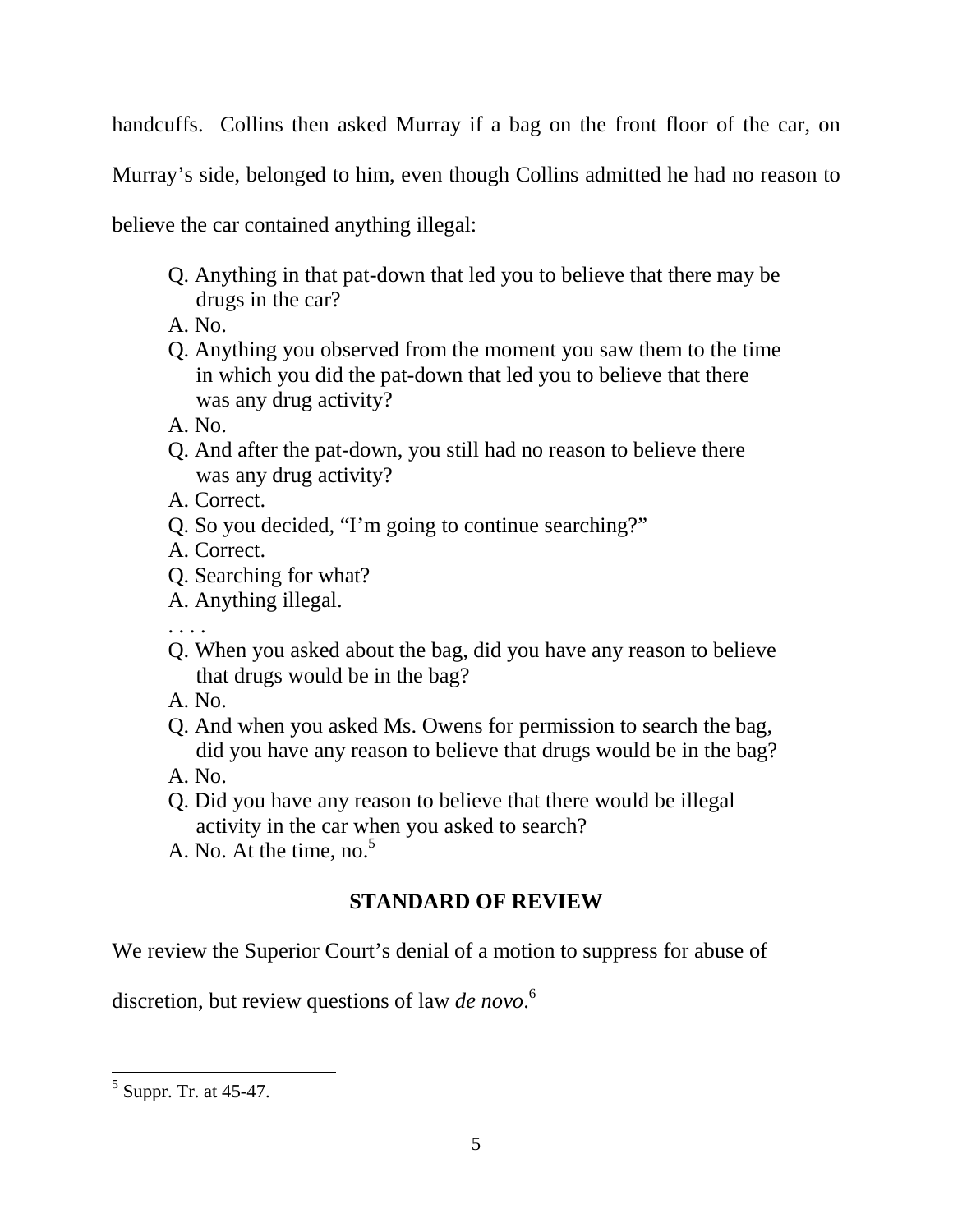#### **ANALYSIS**

 After police officers finish a traffic stop, they cannot continue to detain a car for the purpose of asking questions without reasonable suspicion of criminal behavior.

 The permissible duration of a traffic stop depends on the reason the police officer pulls the car over. "The duration and execution of a traffic stop is necessarily limited by the initial purpose of the stop."<sup>7</sup> This rule grows out of the United States Supreme Court's explanation of a broader Fourth Amendment principle: "An investigatory detention must be temporary and last no longer than is necessary to effectuate the purpose of the stop."<sup>8</sup> As this Court said in *Caldwell*, "[A]ny investigation of the vehicle or its occupants beyond that required to complete the purpose of the traffic stop constitutes a separate seizure that must be supported by independent facts sufficient to justify the additional intrusion."<sup>9</sup>

 Courts conduct a full inquiry into the facts to determine whether the officer conducted his investigation reasonably:

 $\overline{a}$ 

8 *Florida v. Royer*, 460 U.S. 491, 500, 103 S.Ct. 1319, 1325 (1983).

<sup>6</sup> *Loper v. State*, 8 A.3d 1169, 1172 (Del. 2010) (citing *Sierra v. State*, 958 A.2d 825, 828 (Del. 2008); *Woody v. State*, 765 A.2d 1257, 1261 (Del. 2001)).

<sup>7</sup> *Caldwell v. State*, 780 A.2d 1037, 1047 (Del. 2001).

<sup>9</sup> *Caldwell*, 780 A.2d at 1047 (collecting cases from Maryland and Colorado supporting this rule).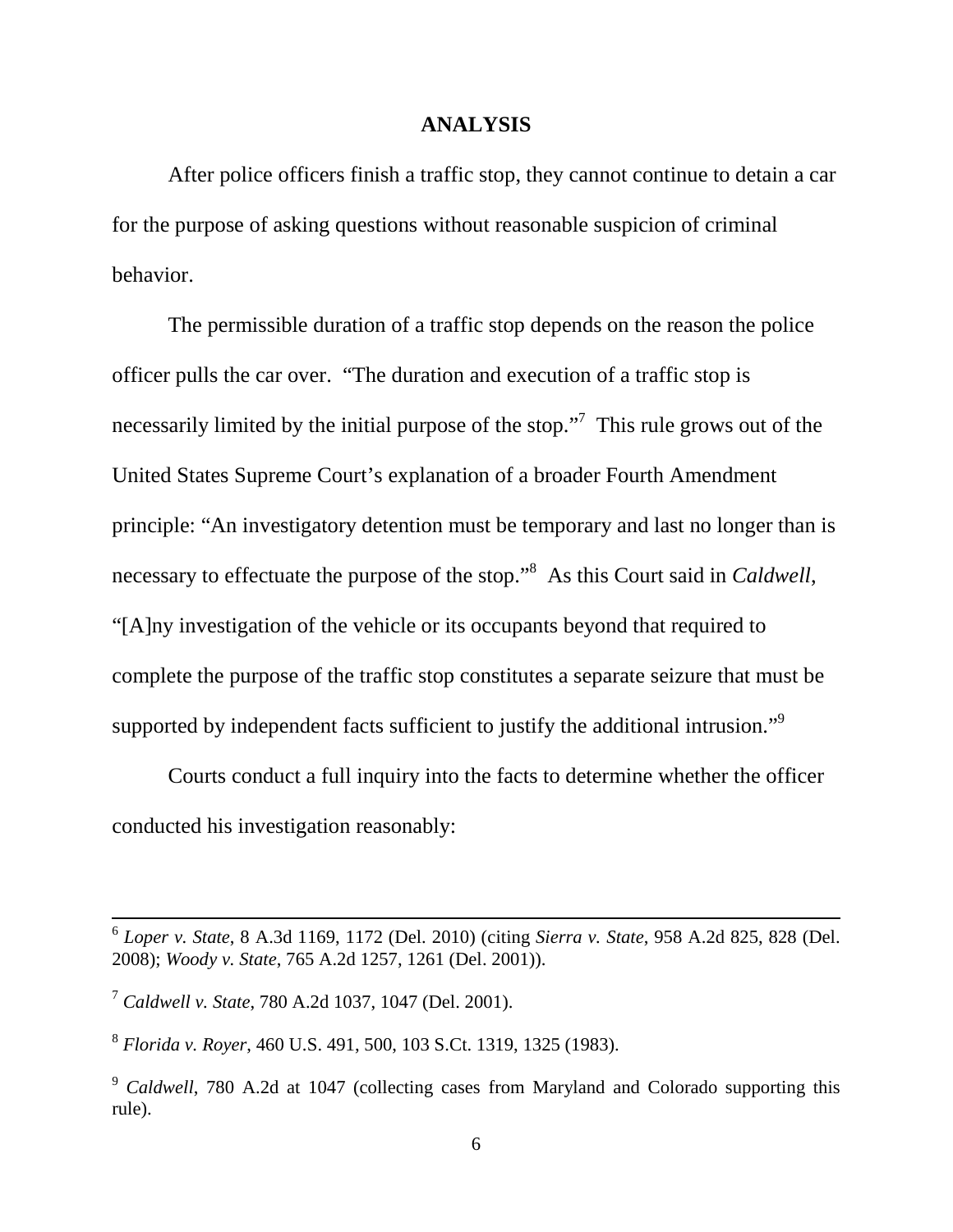Even where the traffic stop is not formally terminated by the issuance of a citation or warning, "the legitimating *raison d'etre* [of the stop may] evaporate if its pursuit is unreasonably attenuated or allowed to lapse into a state of suspended animation." Whether a given detention is "unreasonably attenuated" necessarily involves a fact-intensive inquiry in each case.<sup>10</sup>

 In this case, the police pulled a car over on the basis that it was speeding. As one of the officers testified, the purpose of the stop was to investigate drug activity, but under the Fourth Amendment of the United States Constitution, the police may of course pull over a vehicle for breaking the law, even if the officers harbor a different subjective motivation.<sup>11</sup> The officer's power to detain the car evaporated after the officers ended the investigation that provided the objective justification for the stop. At that time, the officers had no authority to continue detaining the car, and, admittedly, no reason to suspect that Murray possessed contraband.

Not only did none of the officers have reasonable suspicion that Murray had drugs, but they also lacked reasonable suspicion that any person in the car had drugs. We have held a person's decision to leave an area upon sighting police is not, in itself, suspicious.<sup>12</sup> In addition, our precedent distinguishes between graduated levels of flight evidence. A person's unprovoked flight from *uniformed*

<sup>10</sup> *Id*. At 1047.

<sup>11</sup> *See Whren v. U.S.*, 517 U.S. 806, 813, 116 S.Ct. 1769, 1774 (1996) ("We think these cases foreclose any argument that the constitutional reasonableness of traffic stops depends on the actual motivations of the individual officers involved.").

<sup>12</sup> *See Cummings v. State*, 765 A.2d 945, 949 (Del. 2001).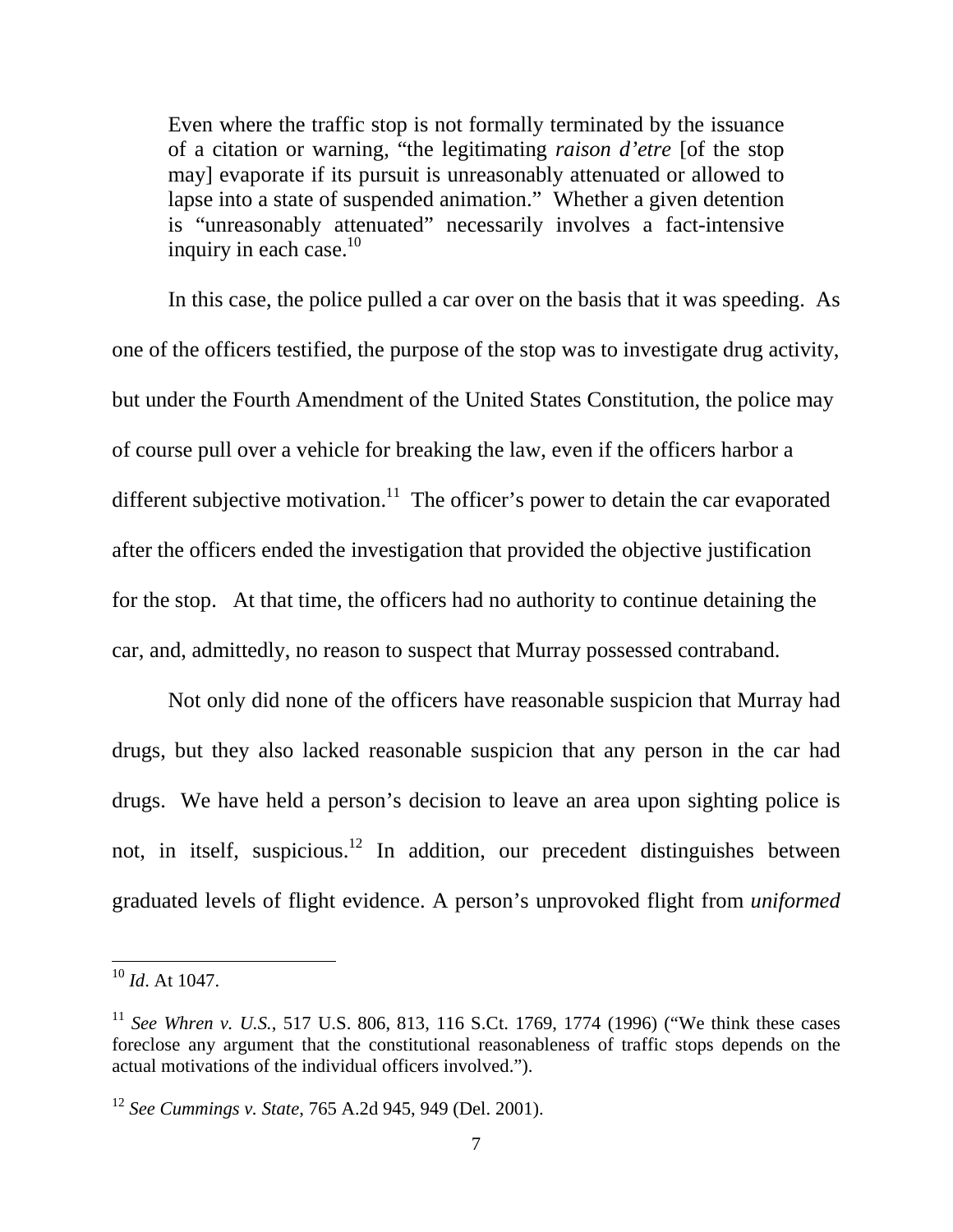officers may, together with other factors, give police a reasonable suspicion of criminal activity.<sup>13</sup> But ambiguous furtive gestures, such as the claim that two men appeared nervous, do not.<sup>14</sup> Ambiguous furtive gestures include "ducking back and forth, [while] looking back at [an officer in an unmarked car]."<sup>15</sup>

 This case, then, involves baseless police investigation after the conclusion of a traffic stop. The dissent nevertheless defends this continuing investigation, describing it as a *de minimis* intrusion. The first problem with this conception is that the relevant United States Supreme Court precedent focuses on whether police extended the traffic stop's duration "measurably," not on whether police extend the stop "significantly" or "substantially." In *Arizona v. Johnson*, the Court said that "[a]n officer's inquiries into matters unrelated to the justification for the traffic stop do not convert the encounter into something other than a lawful seizure, so long as those inquiries do not measurably extend the duration of a traffic stop."<sup>16</sup> In *Johnson*, the Court permitted an officer who suspected criminal activity on the strength of gang clothing, tattoos, and the presence of a police scanner radio to perform a protective patdown at the start of a traffic stop. That is, the 'unrelated matters,' in *Johnson*, were not matters that the officer dealt with *after* the traffic

<sup>13</sup> *See Woody v. State*, 765 A.2d 1257, 1262-66 (Del. 2001).

<sup>14</sup> *See id.* 

<sup>15</sup> *Id.* at 1215, 1218.

<sup>16</sup> *Arizona v. Johnson*, 555 U.S. 323, 333-34, 129 S.Ct. 781, 788 (2009).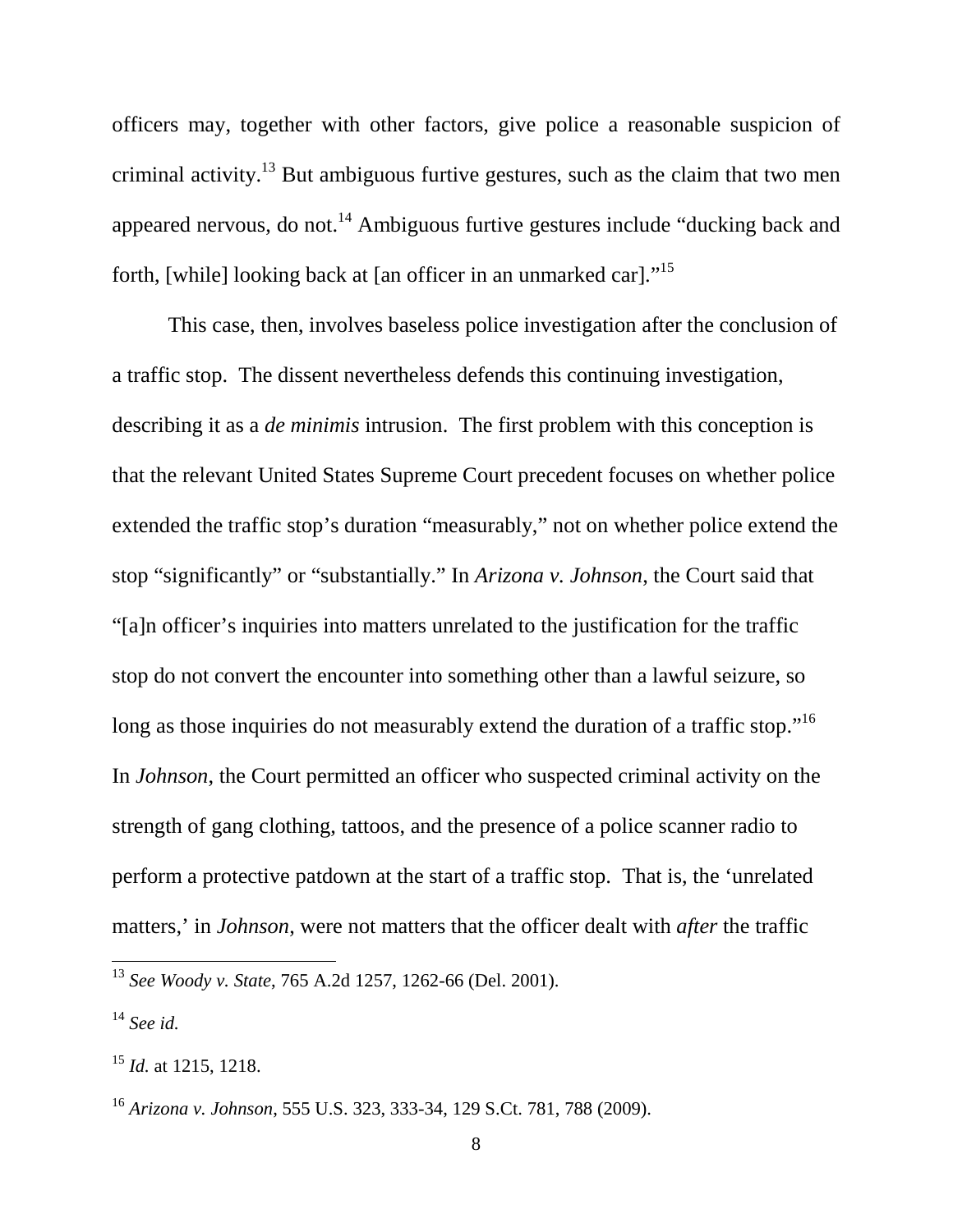stop, but measures taken for self-protection at the very start of the traffic stop. None of the officers in this case spotted items in the car that provided a reasonable basis to think the car's occupants posed a threat, nor did they conduct protective patdowns at the start of the encounter.

 Even if *Johnson* established a broadly applicable test permitting the police to investigate as they wish in every traffic stop so long as they do not "measurably extend" the stop, police actions here fail that test. For something to be measurable, it need not be large; the Court could have used the terms 'significantly' or 'substantially' if they intended to proscribe only an extension of a comparatively large period of time. But the United States Supreme Court attaches importance to the question of whether the additional investigation lengthened the stop at all. In *Muehler v. Mena*, a case relied on by *Johnson*, the Court took pains to point out that the officers did not need reasonable suspicion to continue questioning precisely because "the Court of Appeals did not hold that the detention was prolonged by the questioning."<sup>17</sup>

This case resembles a case decided by the Ohio Supreme Court, *State v. Robinette*. <sup>18</sup> In *Robinette I*, a drug interdiction officer stopped Robinette for speeding, checked his license, asked him to step out of his car, turned on the

<sup>17</sup> *Muehler v. Mena*, 544 U.S. 93, 101, 125 S.Ct. 1465, 1471 (2005).

<sup>18</sup> *State v. Robinette*, 653 N.E.2d 695 (Ohio 1995).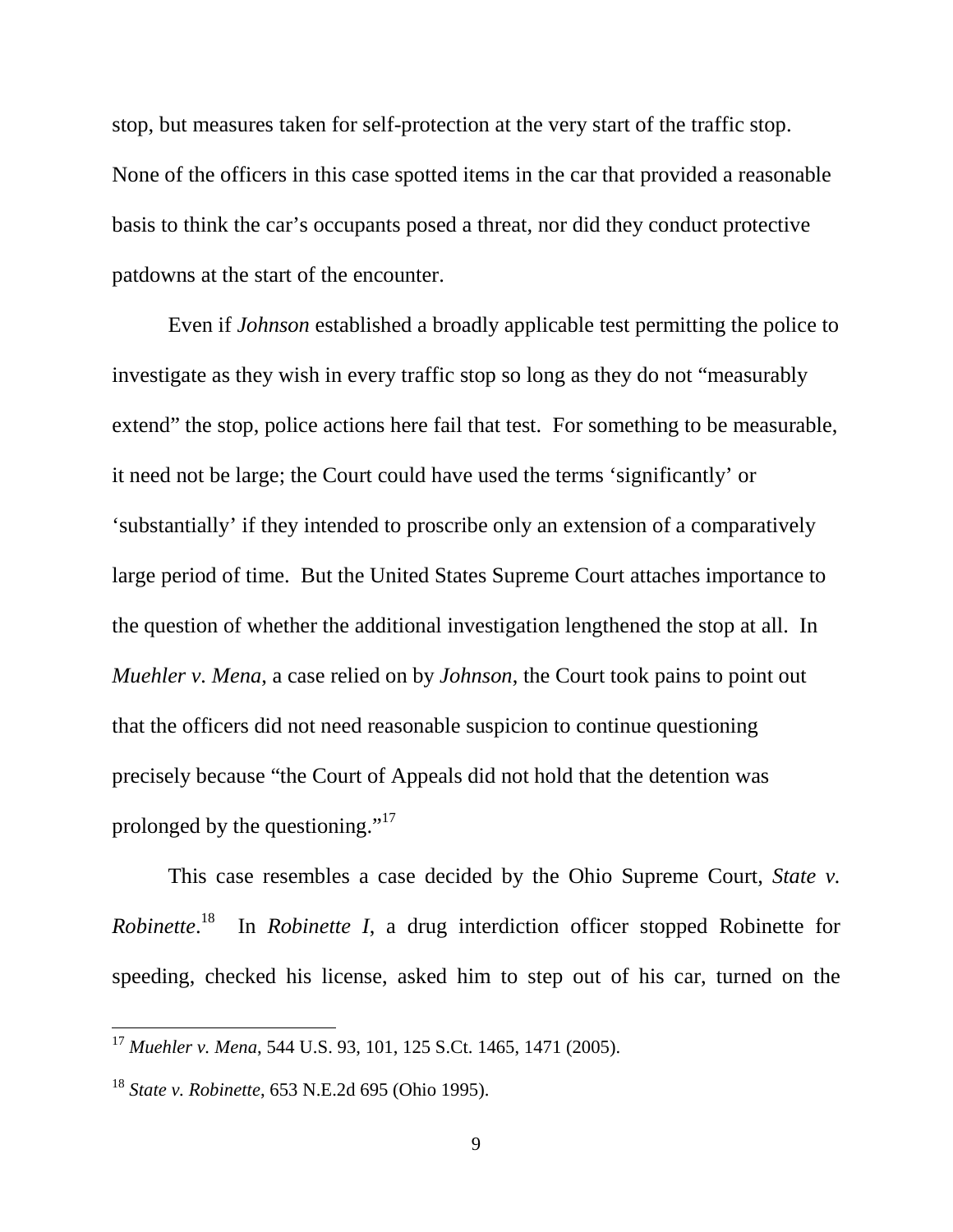cruiser's video camera, and then gave him a verbal warning.<sup>19</sup> The officer returned Robinette's license and told him he was free to go.<sup>20</sup> Robinette "felt" he was free to go, but the officer asked him if he had contraband in the car.<sup>21</sup> Specifically, the officer said: "One question *before you get gone*: are you carrying any illegal contraband in your car? Any weapons of any kind, drugs, anything like that?"<sup>22</sup> Robinette denied having anything illegal, but the officer asked to search his car.<sup>23</sup> Robinette nodded his head in consent to the search because he did not believe he had liberty to withhold it.<sup>24</sup> The officer found a small amount of marijuana and a methamphetamine pill.<sup>25</sup> The Ohio Supreme Court found Robinette's consent given involuntarily because the officer failed to inform Robinette he could leave before the officer requested leave to search.<sup>26</sup>

 $^{23}$  *Id.* 

<sup>19</sup> *See id*. at 764.

<sup>20</sup> *Id.* at 770.

<sup>21</sup> *Id.* at 764, 770.

<sup>22</sup> *Id.* (emphasis added).

<sup>24</sup> *Id.* at 770; *but see id.* at 774 (Sweeney, J., dissenting).

<sup>25</sup> *Id.* at 764 (majority opinion).

<sup>&</sup>lt;sup>26</sup> *Id.* at 697 ("We also use this case to establish a bright-line test, requiring police officers to inform motorists that their legal detention has concluded before the police officer may engage in any consensual interrogation.").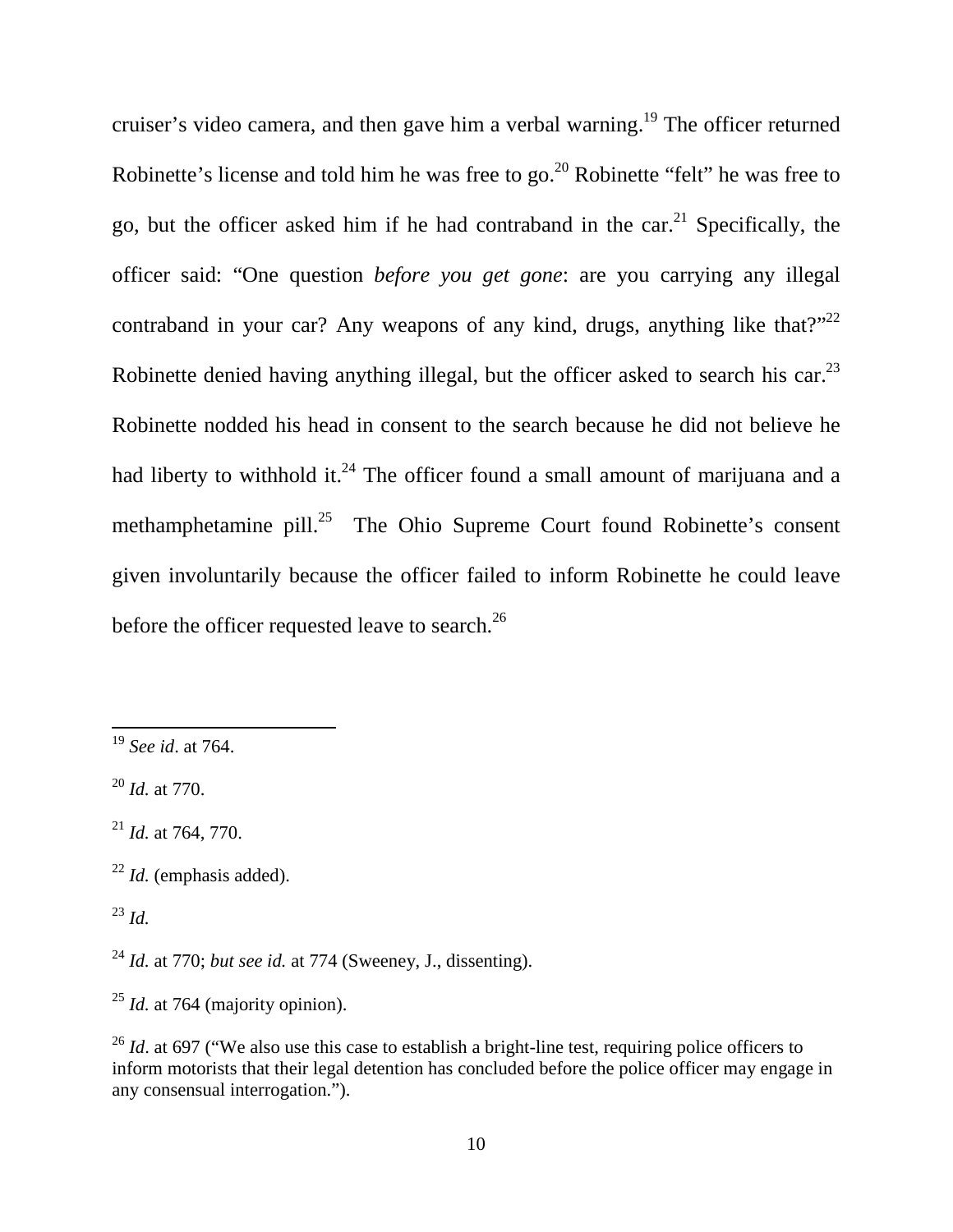After the Ohio Supreme Court first ruled on the case, the United States Supreme Court considered it.<sup>27</sup> Our nation's Court with final word on the U.S. Constitution remanded the case, stating that Ohio went too far by suggesting the search could only be voluntary, after a traffic stop, if the police officer first told Robinette he was free to go. Instead, the Supreme Court stated that the voluntariness of the search can only be determined by a factual inquiry into all of the circumstances, and remanded the case for consideration based on that legal standard.<sup>28</sup>

On remand, the Ohio Supreme Court held the officer illegally seized Robinette. The officer's command to step out of the car was objectively justified for officer safety in a routine traffic stop, but the stop's justification ended when the officer returned Robinette's license.<sup>29</sup> Ohio's Supreme Court did not suggest the officer violated Robinette's rights by asking if Robinette had contraband.<sup>30</sup> The

<sup>27</sup> *Ohio v. Robinette*, 519 U.S. 33, 117 S.Ct. 417 (1996) (*Robinette II*).

<sup>&</sup>lt;sup>28</sup> *Id.* at 40 ("The Fourth Amendment test for a valid consent to search is that the consent be voluntary, and "[v]oluntariness is a question of fact to be determined from all the circumstances. The Supreme Court of Ohio having held otherwise, its judgment is reversed, and the case is remanded for further proceedings not inconsistent with this opinion").

<sup>29</sup> *State v. Robinette*, 685 N.E.2d 762, 767 (citing *Pennsylvania v. Mimms*, 434 U.S. 106, 111 (1977)) (*Robinette III*).

<sup>30</sup> *Id.* at 767-68 (citing *Florida v. Royer*, 460 U.S. 491 (1983); *Brown v. Texas*, 443 U.S. 47 (1979)). In *Florida v. Royer*, the Court held that questioning a person on the street or in a public place who was not in custody was not a "seizure" triggering Fourth Amendment protection. *Id.* (discussing *Royer*). In *Brown v. Texas*, the Court held a sobriety checkpoint was not an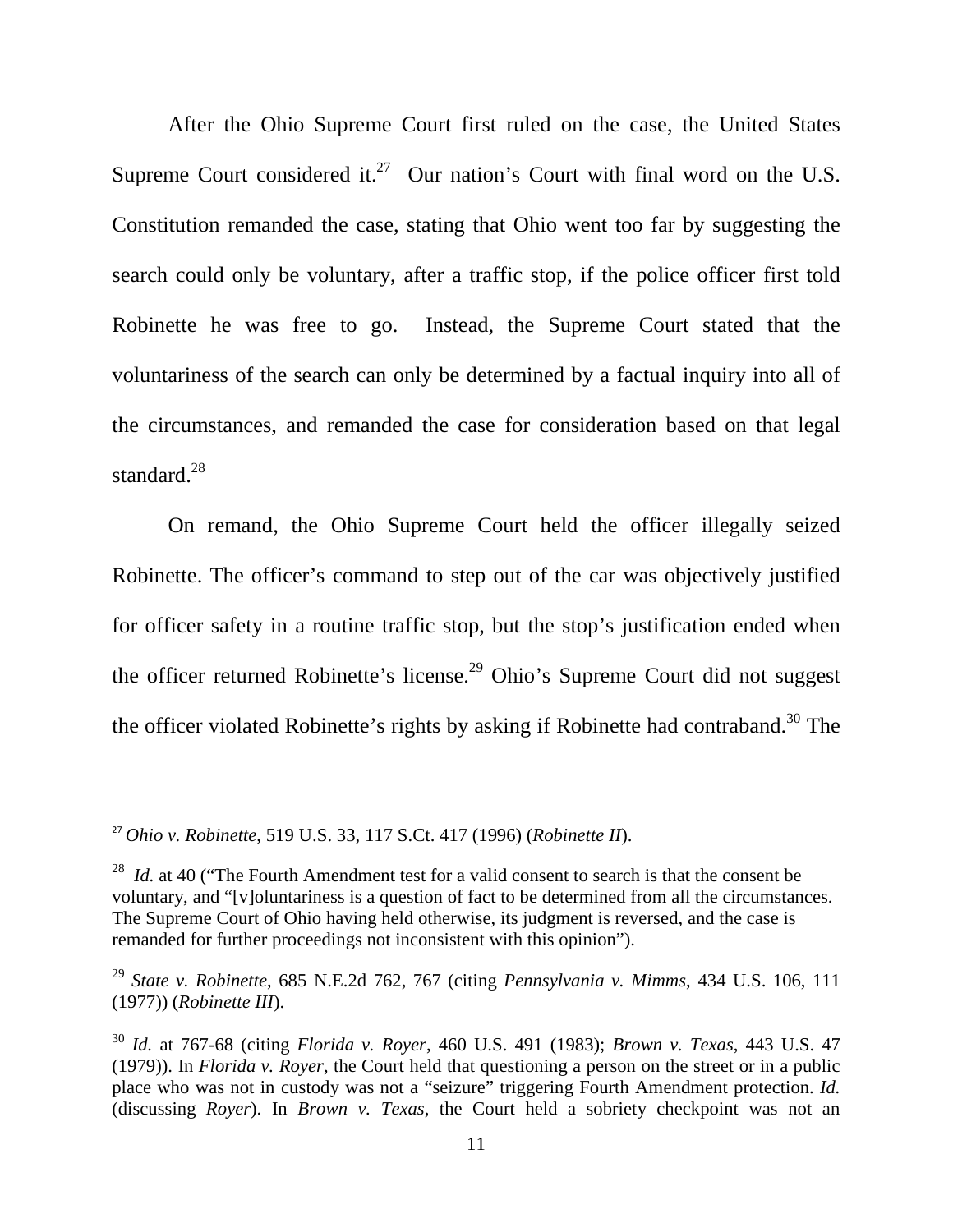public policy of suppressing illegal drug traffic justified the minimal intrusion of extending Robinette's seizure.<sup>31</sup> But, after asking Robinette whether he had contraband, the officer did not gain articulable suspicion to justify further extending Robinette's seizure by asking to search his car.<sup>32</sup> The Court summarized the rule as follows:

When a police officer's objective justification to continue detention of a person stopped for a traffic violation for the purpose of searching the person's vehicle is not related to the purpose of the original stop, and when that continued detention is not based on any articulable facts giving rise to a suspicion of some illegal activity justifying an extension of the detention, the continued detention to conduct a search constitutes an illegal seizure.  $33$ 

Because the stop's justification and purpose ended when the officer returned Robinette's license, and the officer did not gain articulable suspicion while extending the stop in the public interest, the Court held the officer illegally seized Robinette when he asked for consent to search his car.<sup>34</sup>

Although the officer told Robinette he was "free to go," and Robinette "felt

free to leave," the officer prefaced the first question with "before you get gone,"

unreasonable seizure if the intrusion was minimal and the seizure served the public interest. *Id.* (discussing *Brown*).

<sup>31</sup> *Id.* at 768. The *Robinette III* Court cited *Royer* for the proposition that suppressing illegal drug traffic was a public interest. *Id.* 

<sup>32</sup> *Id.* at 768-69 (citing *Terry v. Ohio*, 392 U.S. 1, 21 (1968); *Henry v. United States*, 361 U.S. 98, 102-04 (1959)).

<sup>33</sup> *Id.* at 763, 768. <sup>34</sup> *Id.* at 768.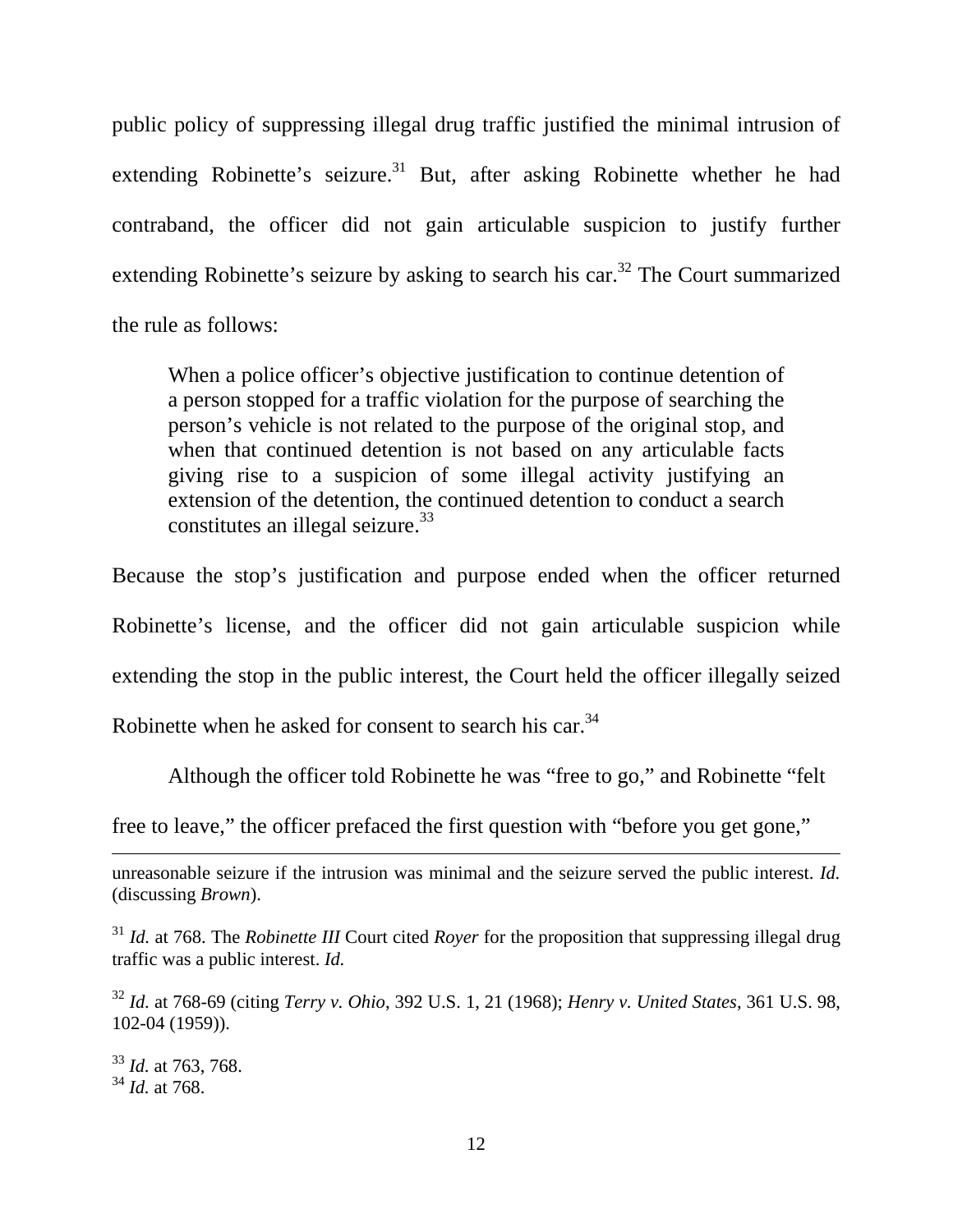which implied he was not free to leave.<sup>35</sup> The officer had a superior position of authority and could have arrested Robinette if he did not cooperate.<sup>36</sup> In this context, Robinette "just automatically said yes" to the search because he did not believe he could refuse the officer.<sup>37</sup> He "merely submitted to 'a claim of lawful authority' rather than consenting as a voluntary act of free will."<sup>38</sup> Because Robinette's consent did not validate the illegal seizure, the search was illegal.<sup>39</sup>

In this case, Collins began an investigation of Murray because Murray was on probation that was separate and apart from the speeding stop. Murray's statement that the bag contained drugs does not preclude a finding that searching him and the car violated Murray's Fourth Amendment rights. When a person is illegally detained before he purports to give consent, his consent may not be sufficient to cleanse the illegal detention's taint.<sup>40</sup> The fact that a different person attempted to intervene does not change the analysis; in either case it is the officer's act of asking the question that violates the citizen's rights.

<sup>36</sup> *Id.* at 771.

 $\overline{a}$ 

<sup>37</sup> *Id.* at 770-71 (quoting excerpts from a transcript).

<sup>38</sup> *Id.* at 771 (citing *Royer*, 460 U.S. at 497, for the proposition that submission is not sufficient for consent).

<sup>39</sup> *Id.* at 768-69, 771-72.

<sup>&</sup>lt;sup>35</sup> *Id.* (quoting excerpts from a transcript).

<sup>40</sup> S*ee Caldwell*, 780 A.2d at 1052 n.40 (citing cases in which a person gave consent, but the consent was insufficient to cleanse the illegal detention's taint).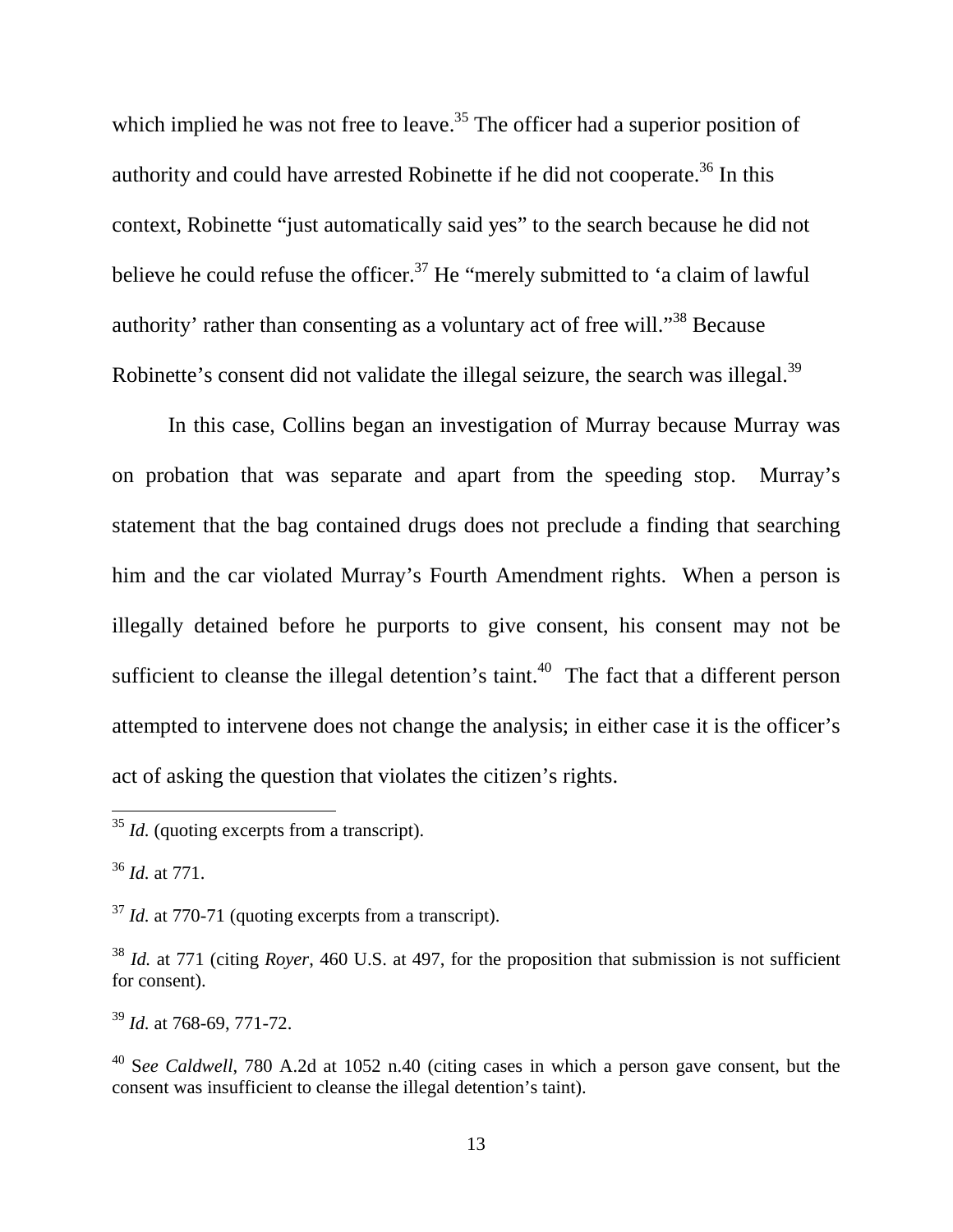In this case, the record contains absolutely no evidence that Murray consented to his detention, pat down, or questioning.<sup>41</sup> In fact, it contains no evidence that Collins asked for Murray's consent to pull him out of the car. The question of whether Owens' consent was voluntary is irrelevant, because the record clearly indicates Collins questioned her about the bag only after he illegally detained Murray, patted him down, and questioned him. The Ohio Supreme Court warned, in *Robinette III*:

The transition between detention and a consensual exchange can be so seamless that the untrained eye may not notice that it has occurred. The undetectability of that transition may be used by police officers to coerce citizens into answering questions that they need not answer, or to allow a search of a vehicle that they are not legally obligated to allow. $42$ 

In this case, however, the transition was blunt: Collins asked Murray to step out of the car so Collins could pat him down. This case should be easier to decide than *Robinette*. In *Robinette*, the officer told Robinette he was free to go before he began questioning him, and Robinette admitted that he felt free to  $\text{go.}^{43}$  By contrast, Collins ordered Murray to step out of the car and patted him down before asking about the bag.

<sup>41</sup> *See Caldwell*, 780 A.2d at 1047; *see id.* at 1052 (citing cases in which a person gave consent, but the consent was insufficient to cleanse the illegal detention's taint).

<sup>42</sup> *See Robinette III*, 685 N.E.2d at 770-71 (internal quotation marks omitted).

<sup>43</sup> *See id*. at 770.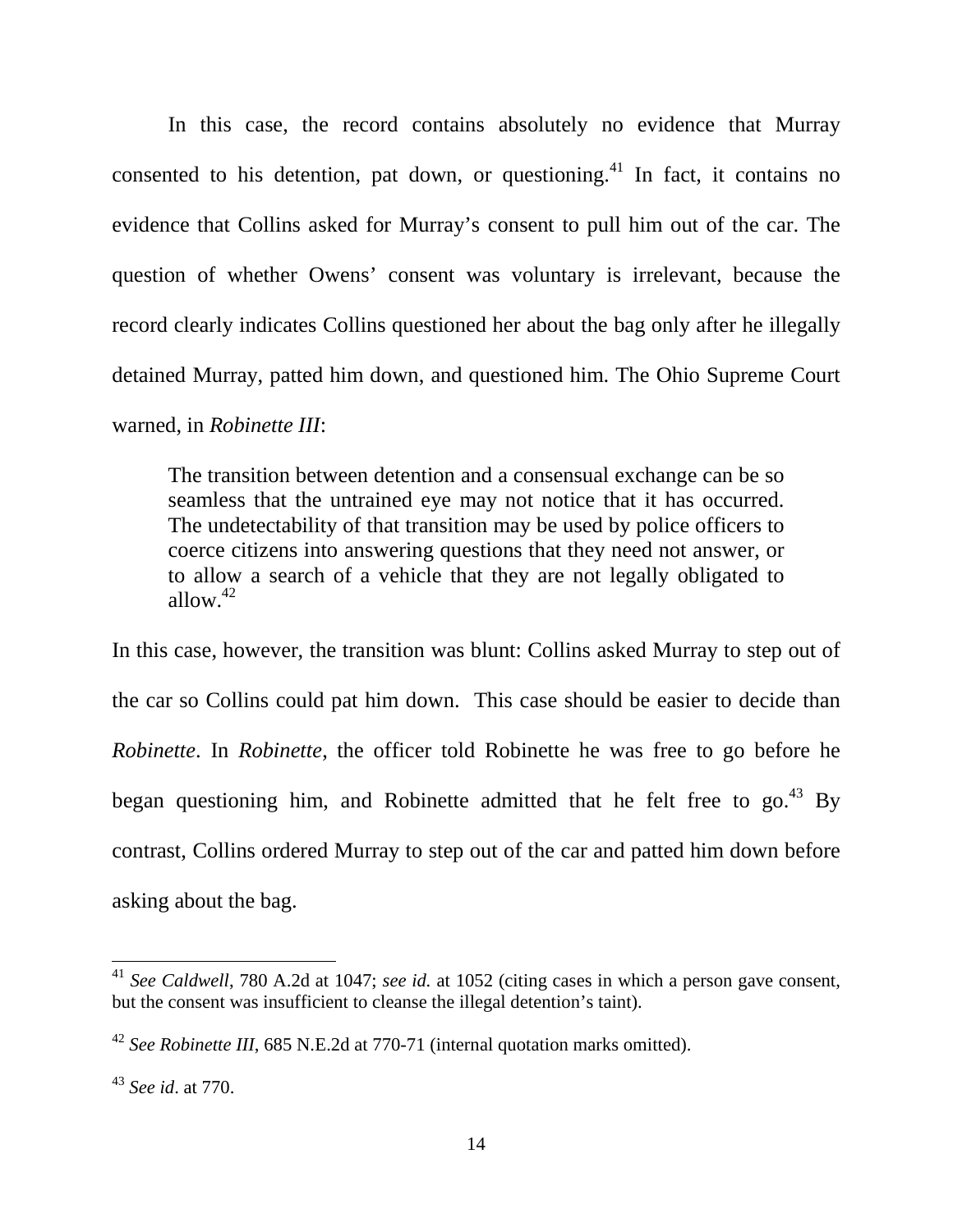A separate, independent argument justifies reversal. Under Delaware Probation and Parole Procedure 7.19, and our precedent in *Sierra v. State* and *Culver v. State*, probation officers must have a reasonable suspicion of illegal activity to seize or search a probationer. Therefore, our law does not permit suspicionless probationer searches. The officers here repeatedly admitted they had no reason to suspect Murray was involved in illegal activity, admitted they did not have an officer safety concern, and explicitly asserted they could conduct a suspicionless probationer search. Therefore, when Collins asked Murray to step out of the car, he violated Murray's Fourth Amendment rights.

A probation officer must have a reasonable suspicion or reasonable grounds to justify an administrative search of a residence or car.<sup>44</sup> Nevertheless, this Court considers probation officers to have acted reasonably so long as they substantially comply with Delaware Department of Corrections regulations.<sup>45</sup>

<sup>44</sup> *See Pendleton v. State*, 990 A.2d 417, 419-20 (Del. 2010) (affirming a conviction in the context of a residential search); *Sierra v. State*, 958 A.2d 825, 828-29 (Del. 2008) (reversing a conviction because a probation officer lacked reasonable suspicion to justify an administrative search of a residence); *Culver v. State*, 956 A.2d 5, 10-15 (Del. 2008) (reversing; residential search); *Donald v. State*, 903 A.2d 315, 318-19 (Del. 2006) (affirming; residential search); *Fuller v. State*, 844 A.2d 290, 292 (Del. 2004) (per curiam) (affirming; car search).

<sup>45</sup> *Pendleton*, 990 A.2d at 420; *Fuller*, 844 A.2d at 292-93.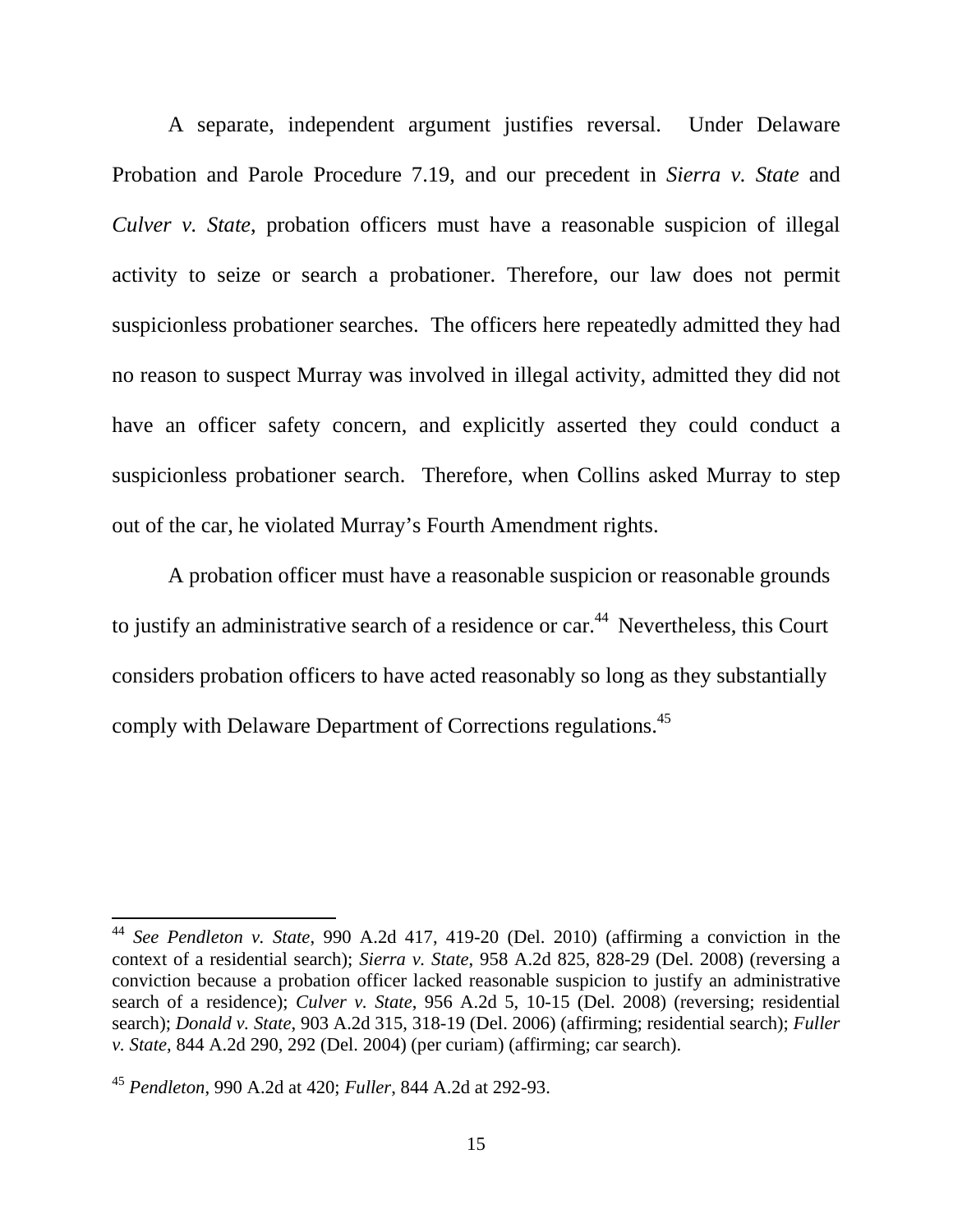The DOC regulation applicable to probation officers' detentions and searches is Probation and Parole Procedure  $7.19<sup>46</sup>$  Under Procedure 7.19, probation officers may detain any positively identified probationer to determine the nature of his activity and whether he is complying with the conditions of probation. A "detention" means temporarily depriving a person of his freedom to depart the area *based on reasonable suspicion*. <sup>47</sup> But they "may not detain any other individual abroad unless there are *reasonable grounds to suspect* that the person is committing, has committed or is about to commit a crime."

Therefore, Delaware case law and administrative law do not permit suspicionless probationer searches, even though probationers sign waivers as a condition of probation.<sup>48</sup> In *Sierra v. State* and *Culver v. State*, we invalidated probation officers' searches when, considering Procedure 7.19, the officers did not have reasonable suspicion from informant tips.<sup>49</sup> Unlike *Culver*, in which the majority and dissent disputed whether independent grounds existed for reasonable

<sup>&</sup>lt;sup>46</sup> DEPARTMENT OF CORRECTION, BUREAU OF COMMUNITY CORRECTIONS, PROBATION AND PAROLE, PROCEDURE 7.19, Arrests, Searches and Arrest-Search Checklist; *see Culver*, 956 A.2d at 10-11 (listing specific procedures); *accord Sierra*, 958 A.2d at 828-29 (same). The Department wrote Procedure 7.19 under the authority granted by 11 *Del. C.* § 4321.

<sup>47</sup> *See* 11 *Del. C.* § 1902.

<sup>48</sup> *Sierra*, 958 A.2d at 829.

<sup>49</sup> *See Sierra*, 958 A.2d at 832; *Culver*, 956 A.2d at 15.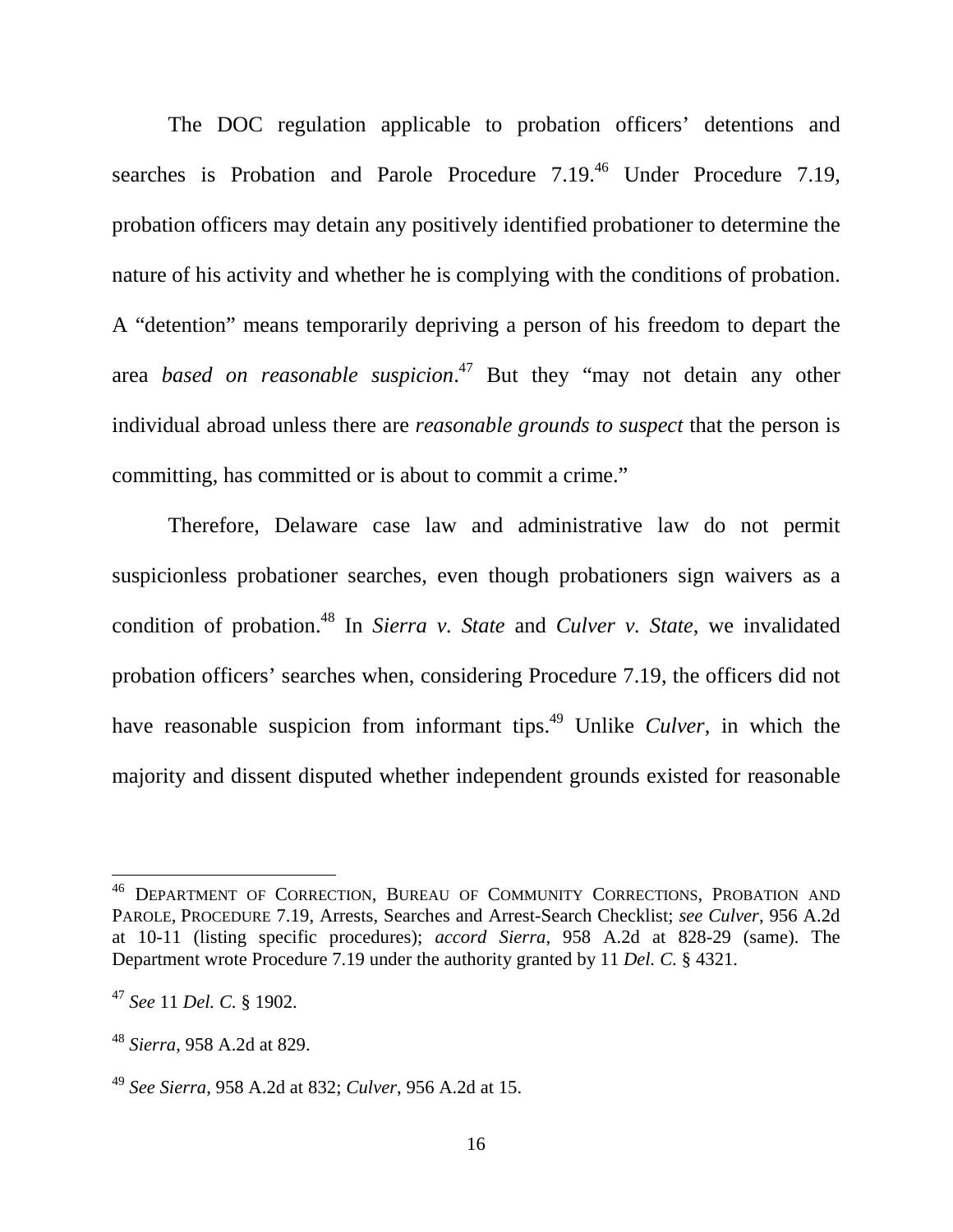suspicion, as explained *supra*, the officers in this case did not have *any* grounds to infer a reasonable suspicion against Murray for drug activity.<sup>50</sup>

# **CONCLUSION**

The Superior Court's judgment denying the motion to suppress is reversed.

<sup>50</sup> *Compare Culver*, 956 A.2d at 9, 14-15, *with id.* at 17-19.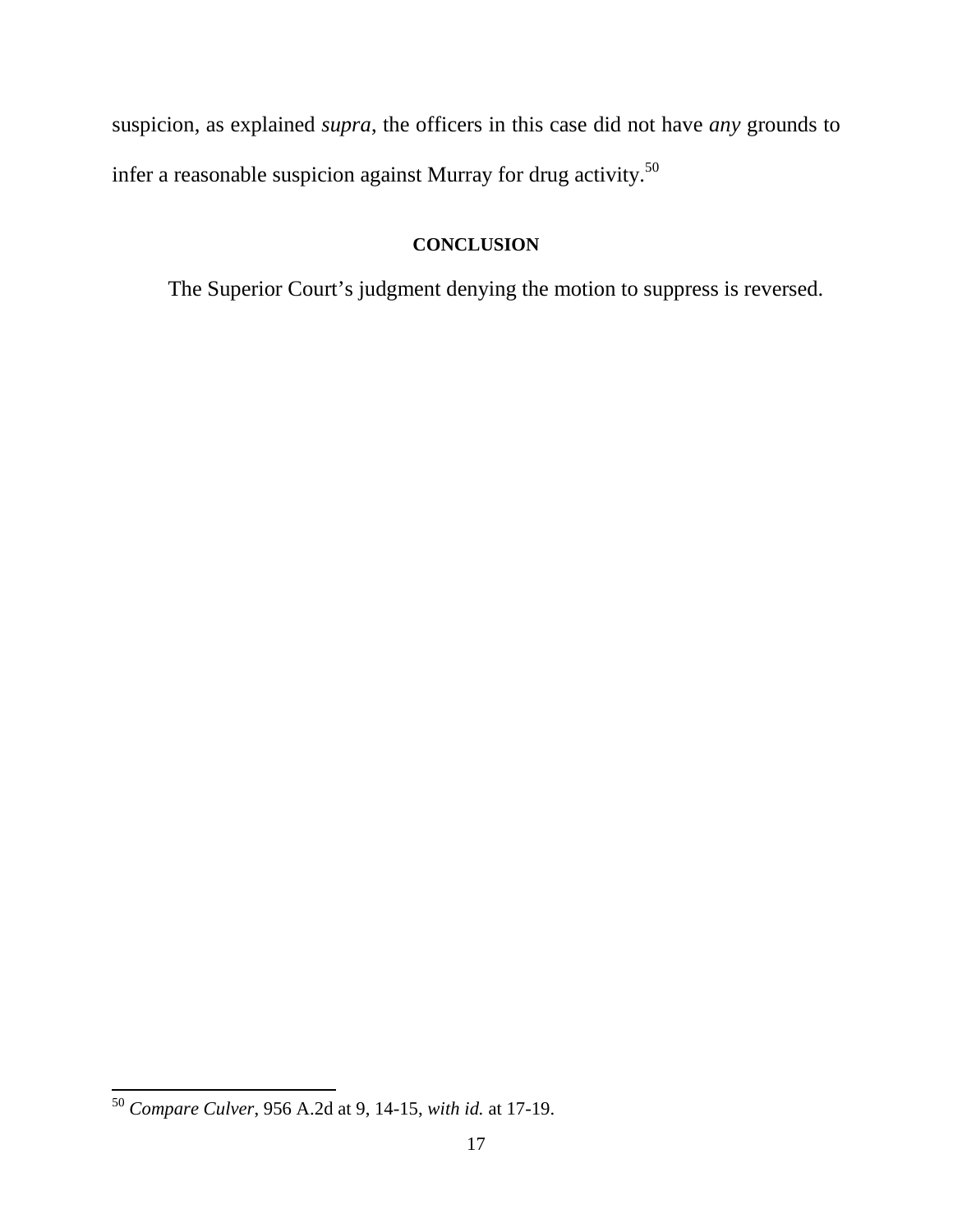#### **RIDGELY**, Justice, dissenting:

 The majority holds that the contraband must be suppressed based on the officers' treatment of Murray, a passenger. The majority sidesteps the fact that the officers' patdown and questioning of Murray did not result in the discovery of the evidence Murray sought to suppress. Rather, Owens, the driver, provided valid consent to search a bag she claimed as hers during a lawful detention for a speeding violation. Owens' consent satisfies the requirements of the Fourth Amendment and Department of Correction Probation and Parole Procedure 7.19, as does Murray's later, spontaneous admission that the bag was his and that it had drugs inside it.I would affirm the denial of Murray's motion to suppress.

### *Facts and Procedural History*

 Detective Smith was on patrol in downtown Wilmington when he observed a Chrysler travel eight blocks at approximately forty-five or fifty miles per hour in a twenty-five mile-per-hour zone. Smith called for assisting units to respond because his vehicle was not equipped with emergency lights. Smith testified that, during that call, he reported a car leaving 30th Street and Jefferson Street at a high rate of speed. At the time, Officer Collins was driving with Wilmington Police Officer Hazzard, also as part of Operation Safe Streets. Collins testified that he and Hazzard received a call from Smith reporting a vehicle leaving a possible drug

18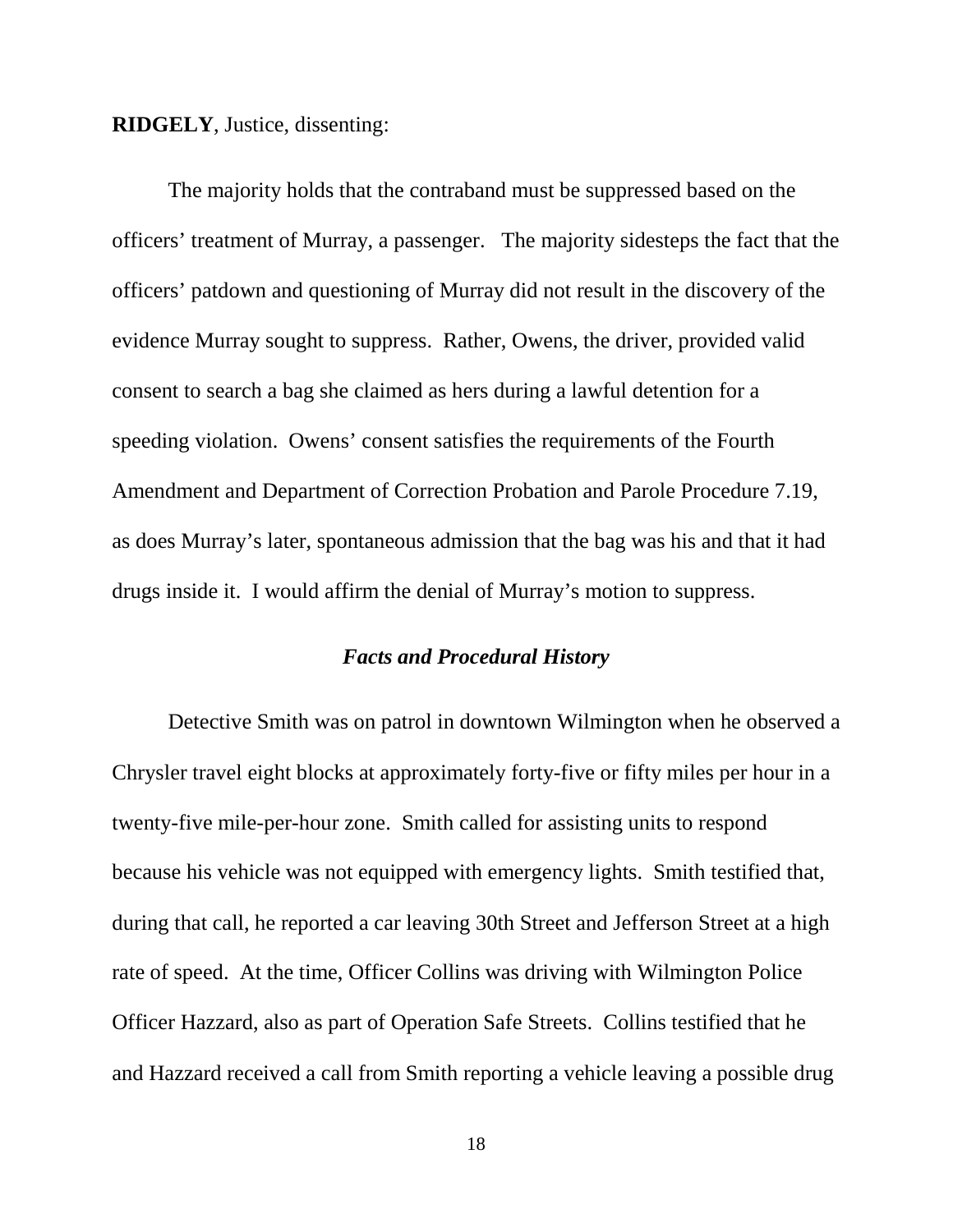activity area at a high rate of speed. Hazzard testified that Smith reported only a speeding violation. Collins and Hazzard caught up to the vehicle on Interstate 95 and pulled it over. The car had been traveling at approximately seventy miles per hour in a fifty-five mile-per-hour zone.

Hazzard approached the Chrysler on the driver's side and Collins approached on the passenger's side. Murray was in the passenger's seat, Kenyattia Graham was in the back seat, and Owens was in the driver's seat. Collins asked everyone in the car for identification, which they provided. Collins then returned to the police vehicle to conduct a criminal history check on DELJIS, which disclosed that Murray was actively on Level II probation and that a capias was out on Graham. Collins estimated that only five to six minutes elapsed between the time he received the identification and the time he completed the background check.

 Collins returned to Owens' car, and asked Murray to step out. Hazzard testified that Graham was also asked to step out of the vehicle. Collins then conducted a patdown of Murray, which did not produce any contraband or weapons. Collins also observed a bag that had been between Murray's legs in the passenger seat. Collins asked Murray if the bookbag was his. Murray denied that it was. Collins then asked Owens if it was her bookbag. She said that it was. Collins testified to the following exchange with Owens:

19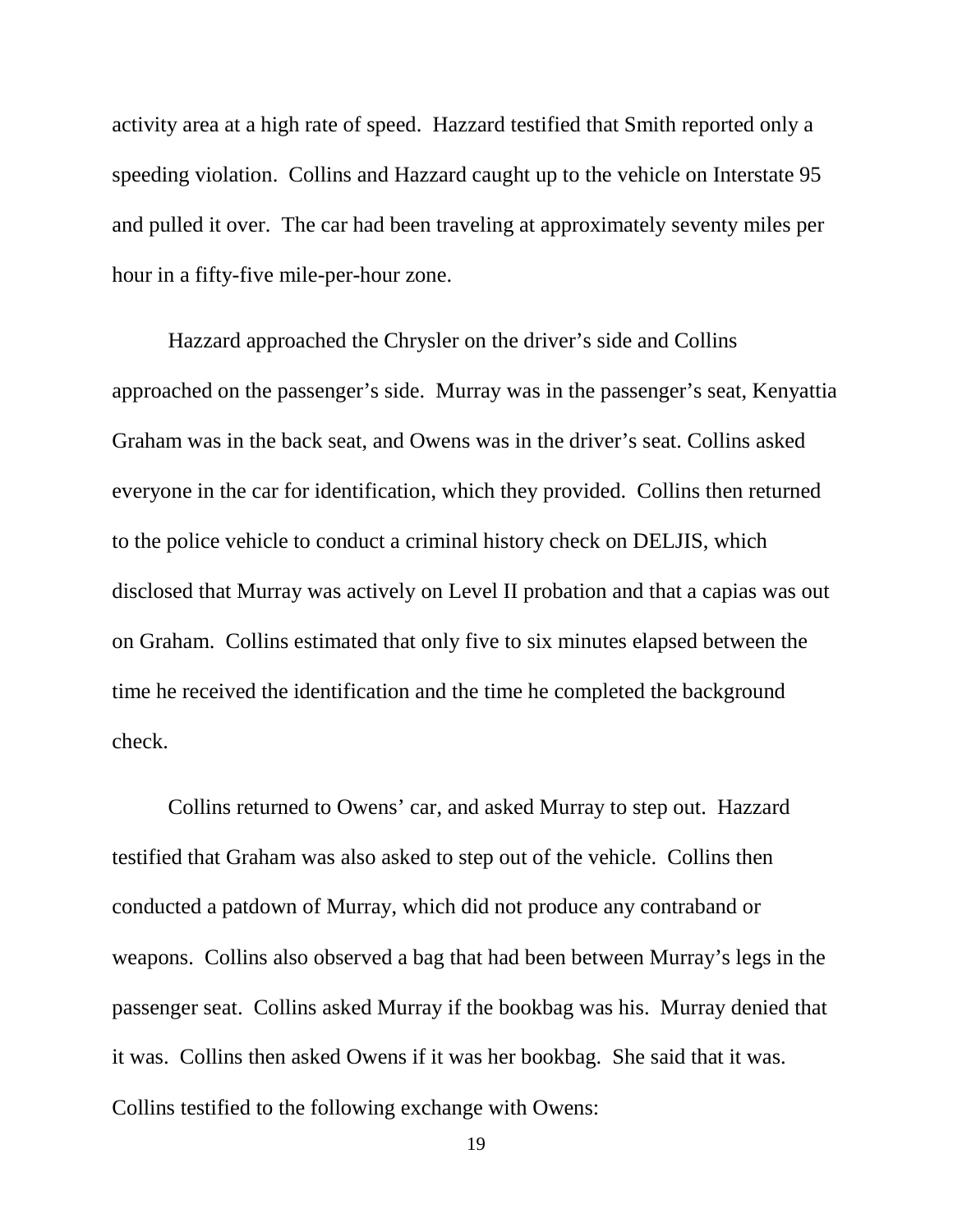Q. After she told you it was hers, what did you do?

A. I asked her if she wouldn't mind if I took a look inside since it was in front of Mr. Murray's legs in the car.

Q. And what did she say?

A. She said I could.

Q. Did you go to do that?

A. Yes.

Q. Did anything happen while you were going to open that book bag and take a look inside of it?

A. As I was attempting to grab it to check, Mr. Murray, who was standing outside the car, said: 'Hold on. It's mine. I have drugs inside.'<sup>51</sup>

After Murray's interjection, Collins searched the bag and found cocaine and heroin

in it. Collins then called his supervisor and obtained approval to arrest Murray and perform an administrative search of Murray's residence.

 Murray moved to suppress the contraband found during the search. Viewing the testimony in the light most favorable to the State, the Superior Court denied the motion. The Superior Court concluded that the traffic stop was not complete at the time that Collins requested Owens' consent to search, explaining that "[t]his is not a situation where at the end of the road I've given you your license and registration and insurance back, everything is fine, and then I try to continue on the

<sup>51</sup> Suppression Hearing Tr. at 41 (Del. Super. Jan. 21, 2011).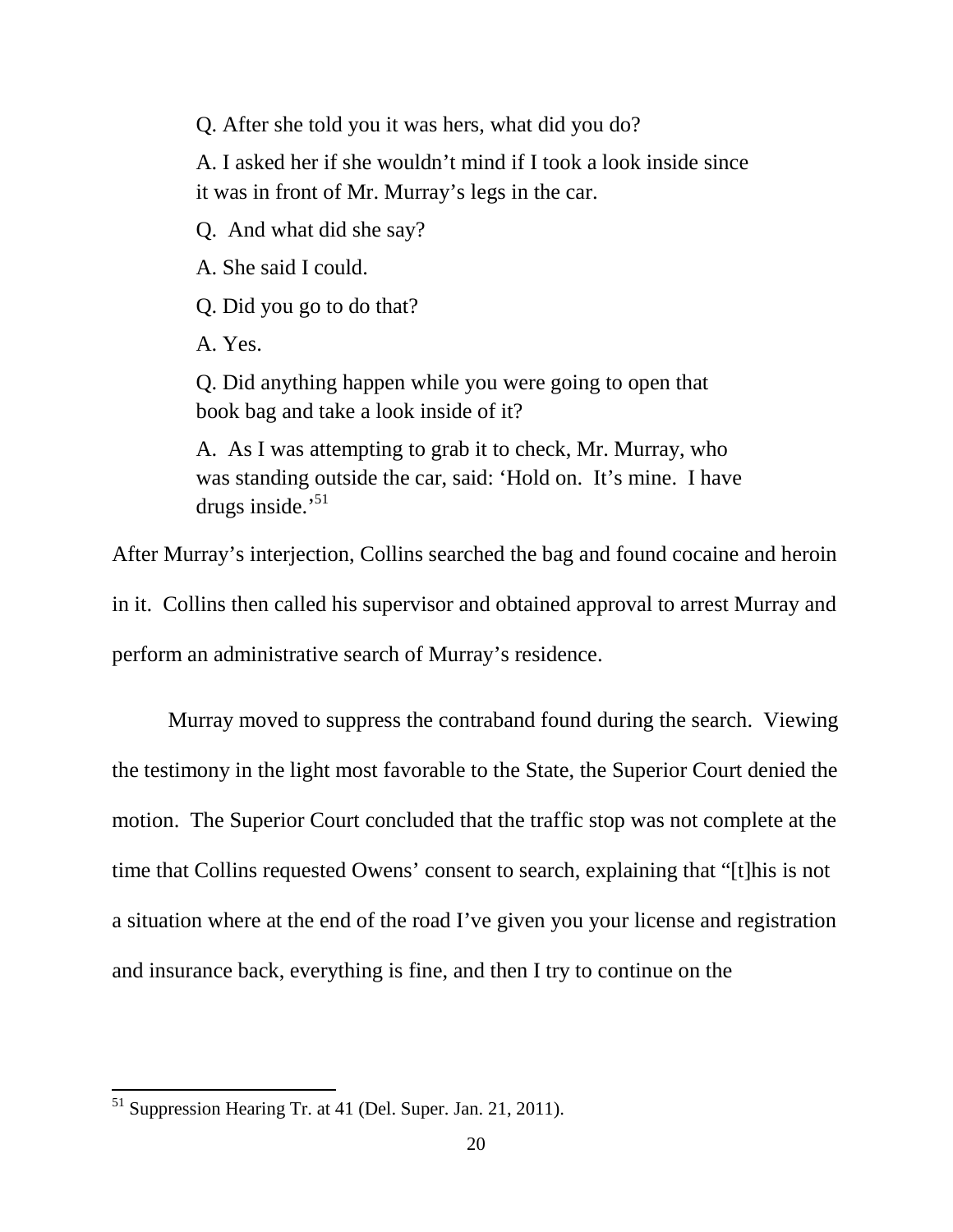investigation in some manner."<sup>52</sup> The Superior Court then concluded that Owens provided valid consent to search. Thus, the search was proper in light of the driver's consent, and also Murray's admission.

## *Analysis*

 The majority concludes that the officers finished the traffic stop, and then continued to detain the car to investigate Murray and ask questions about the bag without reasonable suspicion of criminal activity. This continued detention, the majority holds, was unlawful and provides a basis for suppressing the contraband.

 Owens' consent to search, not the patdown and questioning of Murray, led to the discovery of contraband in this case. The record and the Superior Court's findings, viewed in the light most favorable to the State, indicate that the traffic stop was not complete at the time that Owens provided consent. The record further supports that Owens' consent was voluntary, and was not the product of the patdown and questioning of Murray. Because Owens provided a valid consent to search during the scope of a lawful traffic stop, the contraband was admissible at Murray's trial.

 We held in *Caldwell v. State* that a traffic stop must be justified from the outset by a reasonable suspicion of criminal activity and that the investigation must

<sup>52</sup> *Id*. at 87.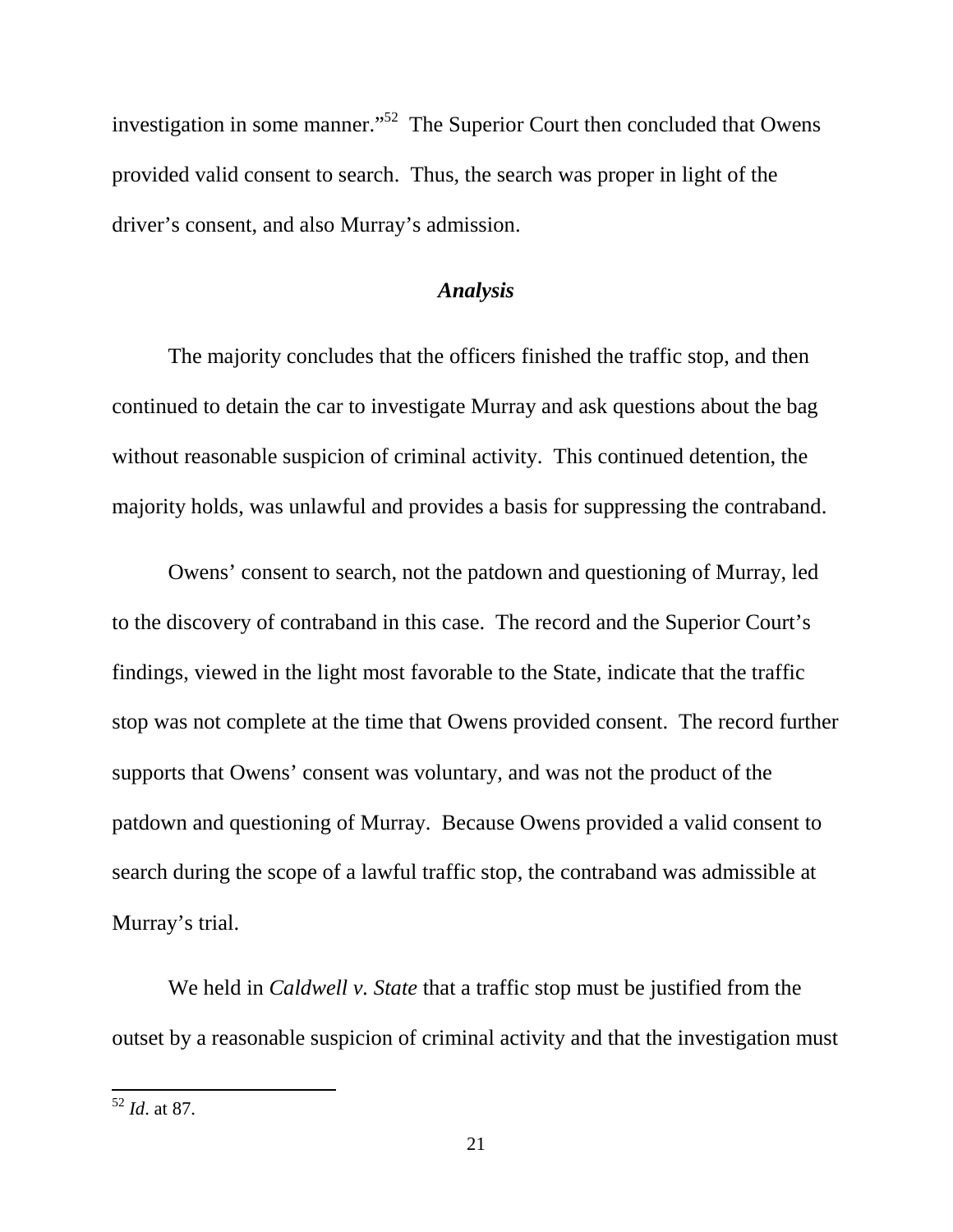be reasonably related in scope to the stop's initial justification to comport with the Fourth Amendment.<sup>53</sup> We further held that a traffic stop may be extended beyond the scope of its initial justification if "the driver voluntarily consents to further questioning or the officer uncovers facts that independently warrant additional investigation."<sup>54</sup> After we decided *Caldwell*, however, the U.S. Supreme Court issued a series of opinions that provide further guidance on when an officer may pursue inquiries beyond the traffic stop's initial purpose. In *Muehler v. Mena*, the Court held that officers can ask a lawfully detained person for consent to search even if the officers have no basis for suspecting that person of criminal activity.<sup>55</sup> In *Arizona v. Johnson*, the Court applied *Muehler* in the context of a traffic stop.<sup>56</sup> There, the Court held: "An officer's inquiries into matters unrelated to the justification for the traffic stop, this Court has made plain, do not convert the encounter into something other than a lawful seizure, *so long as those inquiries do not measurably extend the duration of the stop.*"<sup>57</sup> Thus, under *Johnson*, questions unrelated to the initial justification for the stop do not *per se* require either reasonable articulable suspicion or consent to further questioning.<sup>58</sup>

<sup>53</sup> 780 A.2d 1037, 1045–46 (Del. 2001).

<sup>54</sup> *See id*. at 1047–48.

<sup>55</sup> *Muehler v. Mena*, 544 U.S. 93, 100–01, 125 S.Ct. 1465, 161 L.Ed.2d 299 (2005).

<sup>56</sup> *Arizona v. Johnson,* 555 U.S. 323, 333–34, 129 S.Ct. 781, 172 L.Ed.2d 694 (2009).

<sup>57</sup> *Id*. at 333 (emphasis added) (citing *Mena*, 544 U.S. at 100–01).

<sup>58</sup> Several federal court decisions after *Muehler* and *Johnson* also instruct that inquiries unrelated to the traffic stop's initial purpose are not *per se* unreasonable where the temporal extension of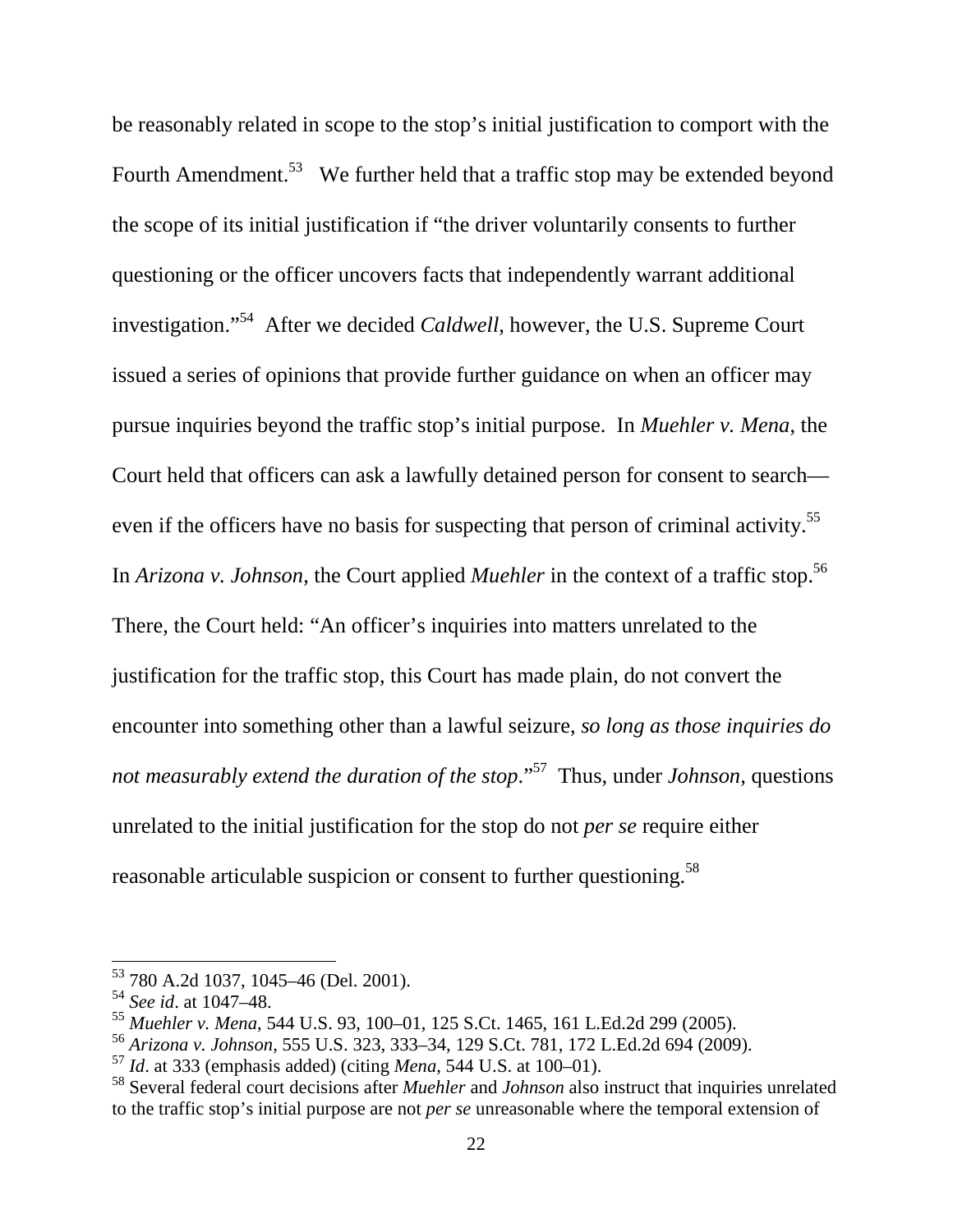In this case, it is undisputed that the officers had a lawful justification for the initial traffic stop of Owens' vehicle, because they witnessed Owens commit a speeding violation. Collins' questions about who owned the bag and his request for consent to search did not "measurably extend" the stop under *Johnson* so as to require independent reasonable suspicion or a voluntary consent to questioning. Collins asked one question each to Murray and Owens—whether he or she owned the bag—and then requested consent to search from Owens. Collins testified that it took five to six minutes to check their identification, and the record provides no basis to conclude that the patdown of Murray and the inquiries about the bag measurably extended the length of the stop beyond this time. Moreover, the Superior Court found that the stop was *not* complete at the time of the

the stop is *de minimis*. *See, e.g*., *United States v. Harrison*, 606 F.3d 42, 45 (2d Cir. 2010) (per curiam) (holding that questioning of driver and passengers about their travel plans did not give rise to unlawful detention where stop was initiated for lawful purpose and lasted mere five to six minutes); *United States v. Taylor*, 596 F.3d 373, 376 (7th Cir. 2010) (holding that officers' request for consent to search vehicle during stop for seatbelt violation did not violate Fourth Amendment where there was no evidence that stop was unreasonably prolonged), *cert. denied*, – –– U.S. –––, 130 S.Ct. 3485, 177 L.Ed.2d 1076 (2010); *see also United States v. Stewart*, 473 F.3d 1265, 1269 (10th Cir. 2007) (holding that, after *Muehler*, "[t]he correct Fourth Amendment inquiry (assuming the detention is legitimate) is whether an officer's traffic stop questions 'extended the time' that a driver was detained, regardless of the questions' content"). These courts have rejected the kind of bright-line, no-prolongation rule suggested by the majority opinion. *U.S. v. Everett*, 601 F.3d 484, 491 (6th Cir. 2010) ("[T]he overwhelming weight of authority militates against a bright-line 'no prolongation' rule."). The majority also suggests that there is some meaningful distinction between the term "measurably" and "significantly" or "substantially" under *Johnson*. But, as the Sixth Circuit noted in an application of *Johnson*, another definition of the word "measurable" is "significant." *Id*. (citing Webster's Third New International Dictionary Unabridged (1981) at 1399).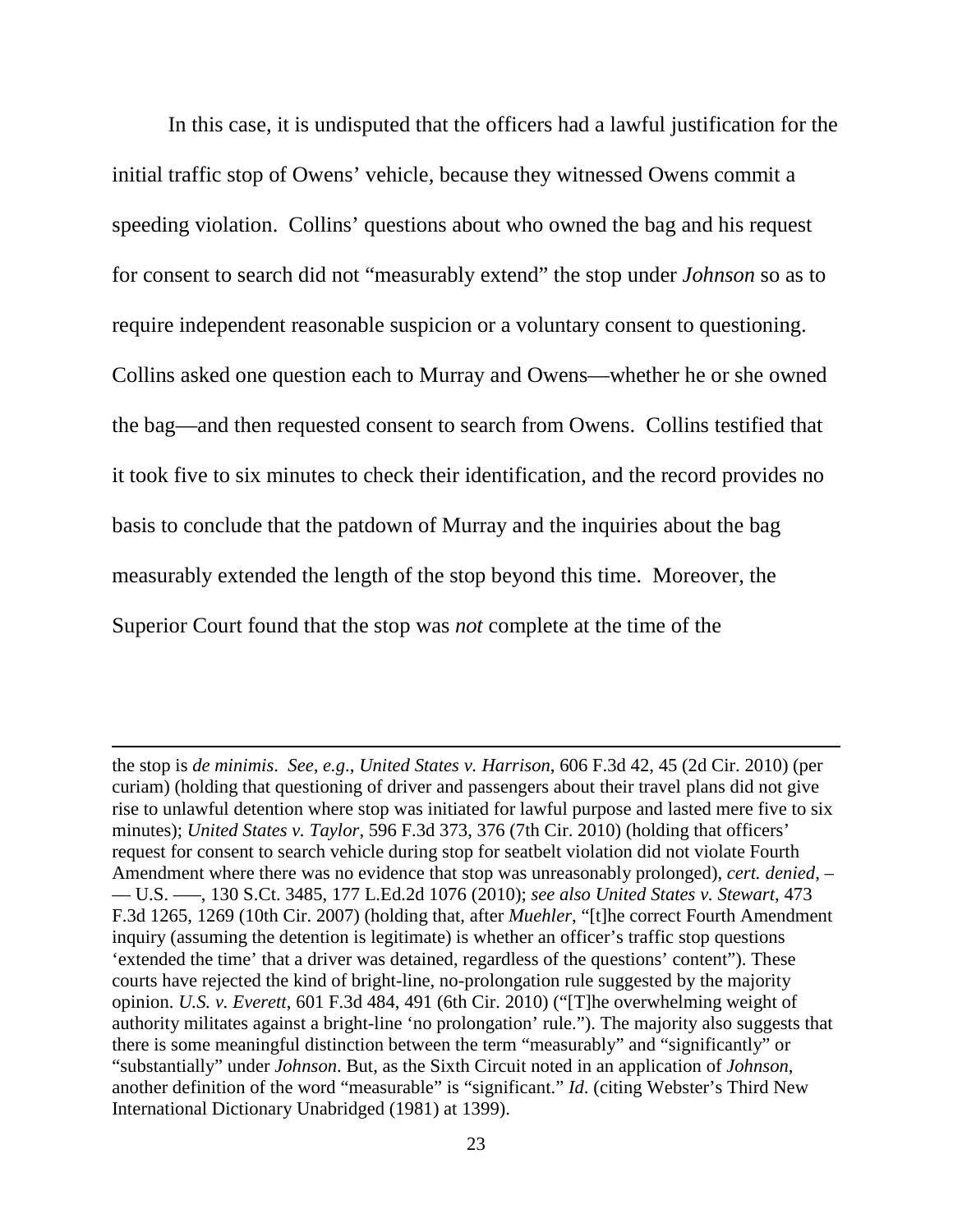questioning.<sup>59</sup> Owens was lawfully detained as part of the traffic stop when Collins asked for her consent.

 In response to Collins' questions, Owens identified the bookbag as hers and consented to its search. The voluntariness of a party's consent is a question of fact that is determined by an evaluation of the totality of the circumstances. $60$  Although relevant to the analysis, an officer's failure to advise a lawfully-seized person that she is "free to go" does not, of itself, preclude the officer from obtaining a voluntary consent to search.<sup>61</sup> Generally, consent obtained during a lawful detention with "no signs of coercion or duress" will be deemed voluntary.<sup>62</sup> Here, the Superior Court credited Collins' testimony as to his exchange with Owens, the driver, and concluded that Owens' consent to search was voluntary. The Superior Court determined that Owens' consent was valid after considering the totality of the circumstances.

 The majority states that "the question of whether Owens' consent was voluntary is irrelevant, because the record clearly indicates Collins questioned her about the bag only after he illegally detained Murray, patted him down, and

<sup>59</sup> Suppression Hearing Tr. at 87 (Del. Super. Jan. 21, 2011) ("This is not a situation where at the end of the road I've given you your license and registration and insurance back, everything is fine, and then I try to continue on the investigation in some manner.")

<sup>60</sup> *Schneckloth v. Bustamonte*, 412 U.S. 218, 227, 93 S.Ct. 2041, 36 L.Ed.2d 854 (1973); *United States v. Velasquez*, 885 F.2d 1076, 1081–82 (3rd Cir. 1989).

<sup>61</sup> *See Ohio v. Robinette*, 519 U.S. 33, 39–40, 117 S.Ct. 417, 136 L.Ed.2d 347 (1996).

<sup>62</sup> *See United States v. Mendez*, 118 F.3d 1426, 1432 (10th Cir. 1997); *Bustamonte*, 412 U.S. at 228.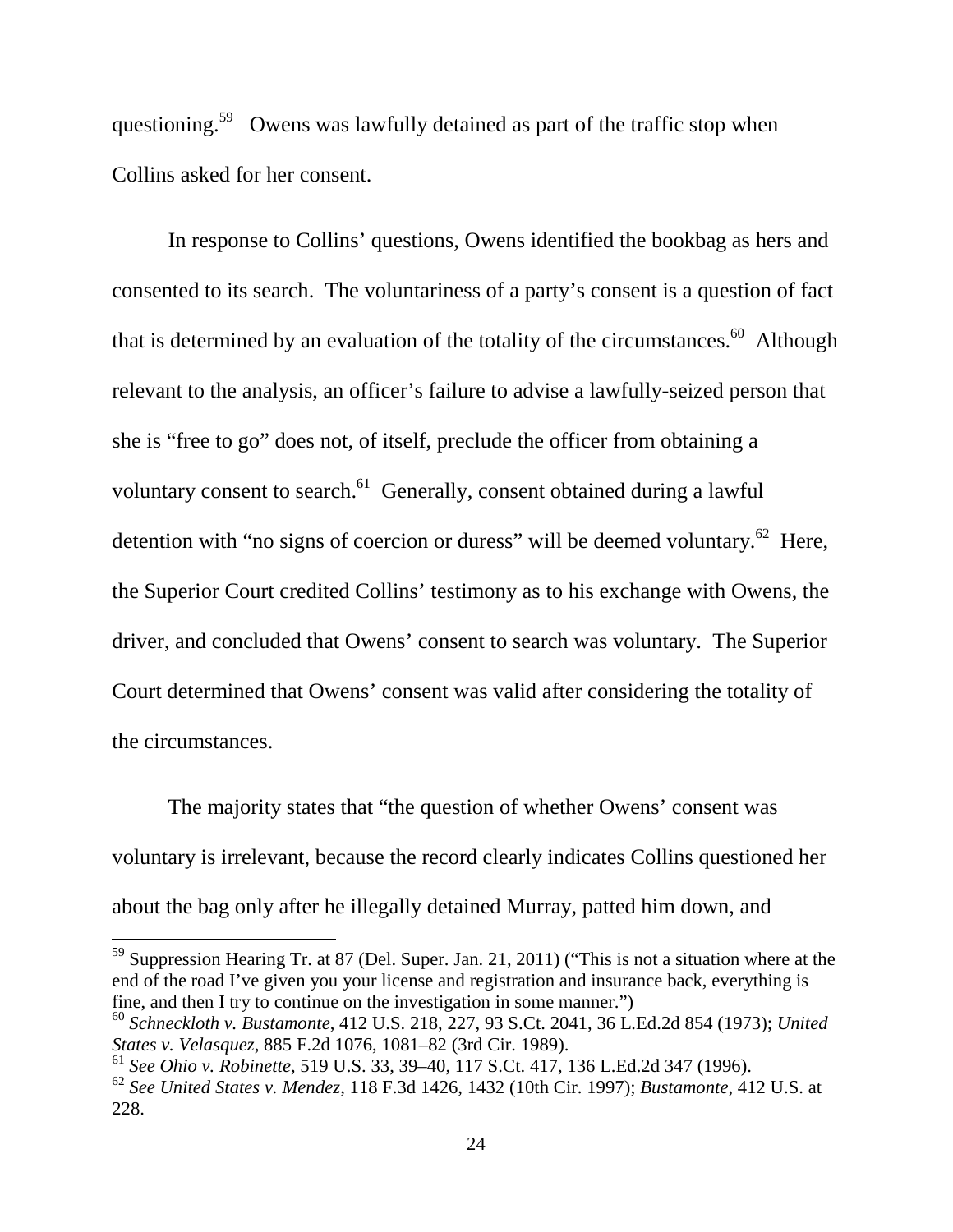questioned him." But, the mere fact that the officers began their inquiry with Murray does not, standing alone, render involuntary—or irrelevant—the consent Owens gave to a search of a bag she said was hers.

 Under the fruit of the poisonous tree doctrine, consent to search may be invalid if it follows an unlawful seizure of the person giving the consent.<sup>63</sup> For the doctrine to apply, however, there must first be some causal connection between the unlawful search or seizure and the consent to search. $64$  Where some causal connection exists, the attenuation analysis set forth by the U.S. Supreme Court in *Brown v. Illinois* may still render the consent valid.<sup>65</sup> The U.S. Supreme Court has also made clear that "attenuation analysis is only appropriate where, as a threshold matter, courts determine that the challenged evidence is in some sense the product of illegal governmental activity."<sup>66</sup>

 Here, it is not necessary to reach the attenuation analysis because there is no prior illegality relating to Owens. She was neither searched nor unlawfully detained prior to the request for consent. Collins' questioning of Owens about the bag was permissible, even though it was unrelated to the purpose of the traffic

<sup>63</sup> *See Florida v. Royer*, 460 U.S. 491, 507–08, 130 S.Ct. 1319, 75 L.Ed.2d 229 (1983) (plurality opinion); *United States v. Green*, 111 F.3d 515, 521 (7th Cir. 1997).

<sup>64</sup> *See Wong Sun v. U.S.,* 371 U.S. 471, 487–88 (1963); *Lopez-Vazquez v. State*, 956 A.2d 1280, 1291–93 (Del. 2008).

<sup>65</sup> *Lopez-Vazquez*, 956 A.2d at 1293 (citing *Brown v. Illinois,* 422 U.S. 590, 602, 95 S.Ct. 2254, 45 L.Ed.2d 416 (1975)).

<sup>66</sup> *New York v. Harris*, 495 U.S. 14, 19, 110 S.Ct. 1640, 109 L.Ed.2d 13 (1990). *See also United States v. Crews*, 445 U.S. 463, 471, 100 S.Ct. 1244, 1251, 63 L.Ed.2d 537 (1980).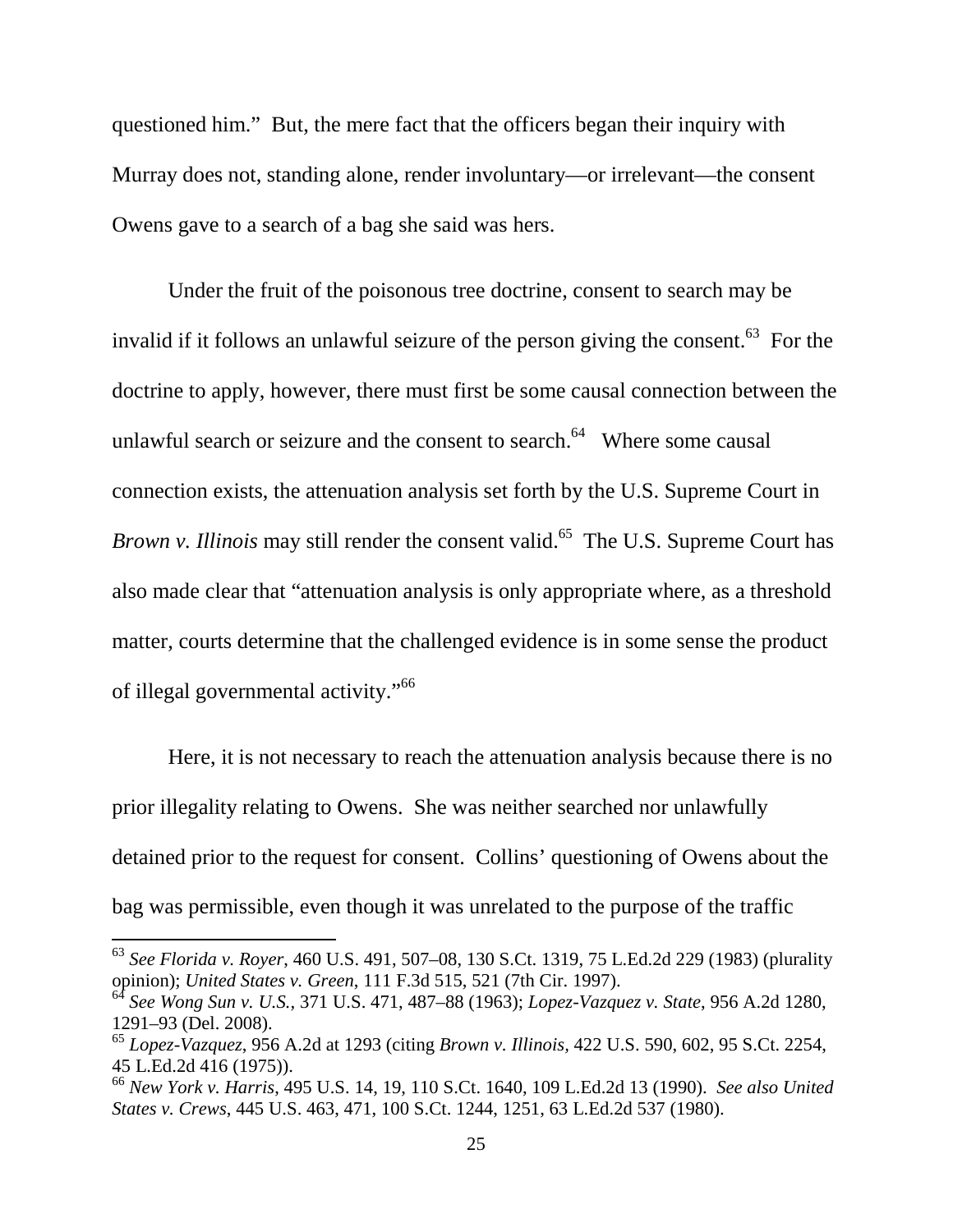stop, under *Johnson*. Even if we were to assume that the patdown and questioning of Murray was unreasonable, the record supports the Superior Court's conclusion that Owens consented voluntarily to the search of the bag, in the course of a lawful traffic stop for speeding.

 There is another reason the officer could proceed with the search. Before Collins opened the bag, which Owens said was hers, Murray interjected that it was his bag and contained drugs. Murray's admission—*which was not in response to any question asked of him*—provided Collins with probable cause to search the  $bag.<sup>67</sup>$  At this point there were conflicting claims of ownership, which the officer was not required to resolve. Whether the search was based upon Owens' consent or Murray's admission, the search was reasonable and did not violate Murray's rights under the Fourth Amendment.

The majority also relies on Department of Corrections Probation and Parole Procedure 7.19 as an independent basis for reversing the decision of the Superior Court. Under Procedure 7.19, probation officers may not detain an individual abroad "unless there are reasonable grounds to suspect that the person is committing, has committed or is about to commit a crime." A traffic stop results in

<sup>67</sup> *State v. Maxwell*, 624 A.2d 926, 930 (Del. 1993) (stating that probable cause requires only facts which suggest, when viewed under totality of the circumstances, "that there is a fair probability that the defendant has committed a crime").Moreover, a probation officer only needs "reasonable suspicion" of illegal conduct to conduct a warrantless search of a known probationer. *See Jacklin v. State*, 2011 WL 809684, at \*2, 16 A.3d 938 (Del. Mar. 8, 2011) (TABLE).